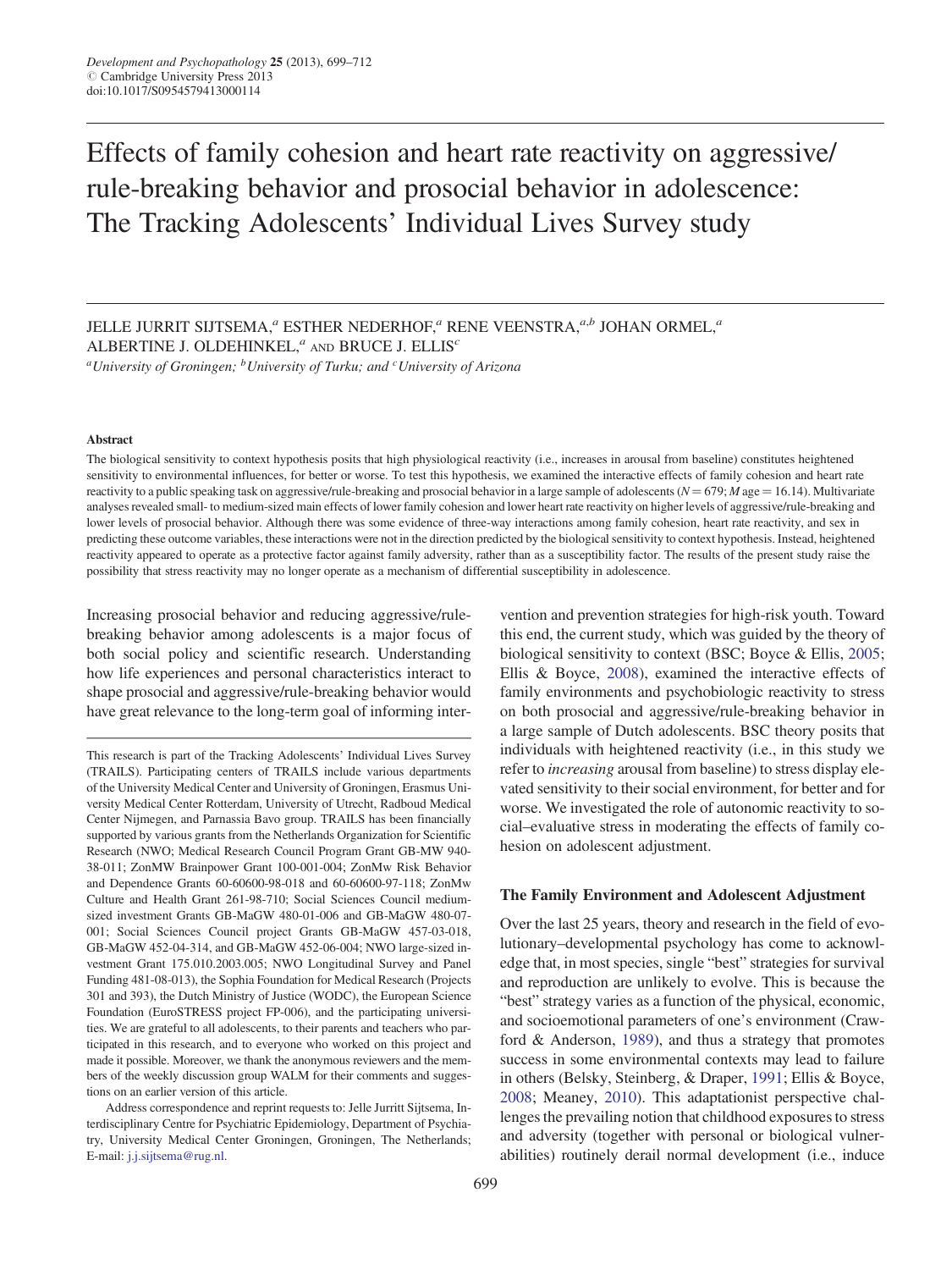dysregulated biological and behavioral functioning). Rather, stressful and supportive environments have both been part of the human experience throughout our evolutionary history, and thus our developmental systems have been shaped by natural selection to respond adaptively (in the evolutionary sense of the term) to a range of different contexts. When people encounter stressful environments, this does not so much disturb their development as direct or regulate it toward strategies that are adaptive under stressful conditions; conversely, when people encounter well-resourced and supportive environments, development is directed or regulated toward strategies that are adaptive in that context (Ellis, Boyce, Belsky, Bakermans-Kranenburg, & van IJzendoorn, [2011\)](#page-12-0).

Central to this perspective is the concept of conditional adaptations: "evolved mechanisms that detect and respond to specific features of childhood environments, features that have proven reliable over evolutionary time in predicting the nature of the social and physical world into which children will mature, and entrain developmental pathways that reliably matched those features during a species' natural selective history" (Boyce & Ellis, [2005](#page-12-0); for a comprehensive treatment of conditional adaptation, see West-Eberhard, [2003](#page-13-0), p. 970). Conditional adaptations underpin development of contingent survival and reproductive strategies and thus enable individuals to function competently in a variety of different environments.

Viewed from within this framework, the adolescent who responds to an unstable or stressful family environment by developing insecure attachments, adopting an opportunistic interpersonal orientation, engaging in a range of externalizing behaviors, and sustaining an early sexual debut is no less functional than the adolescent who responds to a stable and supportive social environment by developing the opposing characteristics and orientations (Belsky et al., [1991](#page-12-0); Ellis, Boyce, et al., [2011\)](#page-12-0). For example, in tough neighborhoods, harsh and aggressive parenting styles may induce in children the belief that people are untrustworthy and should interact with each other in an aggressive way. In such neighborhoods, taking an aggressive stance when interacting with peers may be beneficial in terms of gaining status and mating opportunities and may even facilitate reproductive success. The conditional adaptation perspective is consistent with much evidence showing that more harsh or unstable family environments tend to predict higher levels of externalizing behavior, whereas more supportive and stable family environments are associated with higher levels of social competence and prosociality (e.g., Davies, Cummings, & Winter, [2004](#page-12-0); Higgins & McCabe, [2003;](#page-13-0) Rhoner & Britner, [2002](#page-13-0); Sentse, Veenstra, Lindenberg, Verhulst, & Ormel, [2009\)](#page-13-0).

# **BSC**

Although the evolutionary socialization theory seems plausible, effect sizes of family context in predicting adolescents' behavioral adjustment are typically small (e.g., Gerard & Buehler, [1999;](#page-12-0) Sentse et al., [2009](#page-13-0)) and thus leave much behavioral variability unexplained. For example, when controlling for sex and internalizing problems, family functioning only explained an additional 4.8% (95% confidence interval  $[CI] = 0.00{\text{-}}0.09$  of the variance in adolescents' externalizing problems (Gerard & Buehler, [1999](#page-12-0)). A possible explanation for these small effects is that children may be differentially susceptible to their family environments. Several related evolutionary models posit that natural selection has maintained variation in susceptibility to environmental influence (Belsky, [1997a](#page-12-0); Boyce & Ellis, [2005;](#page-12-0) Wolf, van Doorn, & Weissing, [2008](#page-13-0)). An implication of this differential susceptibility, as articulated by Belsky ([1997b\)](#page-12-0), is that the small main effects of family context on child outcomes may overestimate the impact of rearing environments in some children (low susceptibility and more fixed development) and underestimate it in others (high susceptibility and more plastic development).

BSC theory proposes that heightened physiological reactivity to social challenges (e.g., stressful events) mediates heightened susceptibility to environmental influences and thus allows for different behavioral outcomes dependent upon context. Highly reactive individuals, according to the theory, are more attuned to environmental signals, for better and for worse. Hence, highly reactive individuals should be more able to benefit from supportive environments, such as detecting positive opportunities and learning to capitalize on them, seeing a teacher as a prospective mentor, or taking advice from a parent. This would enhance prosocial behavior under supportive conditions. The other side of the coin is that highly reactive individuals should be more responsive to dangerous or uncertain environments as well (e.g., by developing hostile attribution biases, exploitive interpersonal styles, or lower thresholds for detecting and acting on perceived threats). This would enhance externalizing behaviors under harsh conditions.

# Evidence for BSC Theory

Stress reactivity is defined as the response of a physiological system to a stressor. In the BSC literature, it is usually operationalized as the positive difference from resting state to activity during a stress task. Different physiological systems have been the subject of studies that are relevant to BSC; the most cited study operationalized stress reactivity as cardiovascular reactivity (Boyce et al., [1995\)](#page-12-0) and found that high reactivity interacted with context. Boyce et al. ([1995\)](#page-12-0) showed that highly reactive children had better health outcomes in positive environments but worse outcomes in negative environments compared with their less reactive counterparts. This type of crossover interaction has been documented in several studies using autonomic reactivity as a moderator of the effects of rearing experiences on mental and physical health outcomes, focusing on heart rate (Boyce et al., [2006](#page-12-0)), the sympathetic nervous system (SNS; Ellis, Shirtcliff, Boyce, Deardorff, & Essex, [2011;](#page-12-0) Obradovic, Bush, & Boyce, [2011](#page-13-0); Quas, Bauer, & Boyce, [2004](#page-13-0)), and the parasympathetic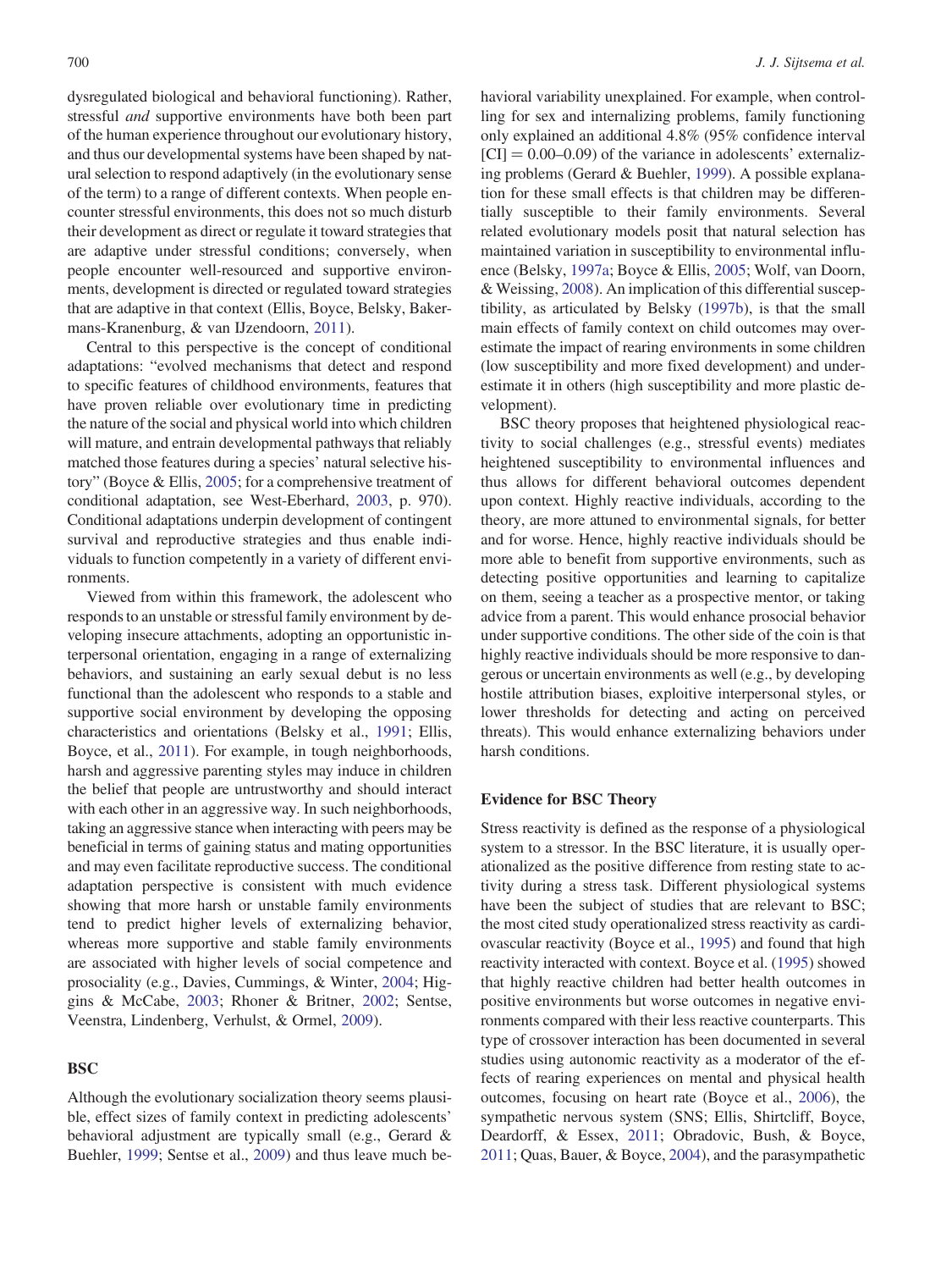nervous system (PNS; Obradovic, Bush, Stamperdahl, Adler, & Boyce, [2010](#page-13-0); Obradovic et al., [2011;](#page-13-0) Quas et al., [2004](#page-13-0)).

Some research that did not specifically focus on testing BSC, however, has reported findings that are not consistent with the BSC hypothesis. For example, several studies examining PNS activity (as indexed by respiratory sinus arrhythmia; El-Sheikh, [2001;](#page-12-0) El-Sheikh & Whitson, [2006](#page-12-0); Leary & Katz, [2004\)](#page-13-0) or SNS activity (as indexed by skin conductance or preejection period reactivity; Bubier, Drabick, & Breiner, [2009](#page-12-0); El-Sheikh, Keller, & Erath, [2007](#page-12-0); Erath, El-Sheikh, & Cummings, [2009](#page-12-0)) have reported only partial support for or contrary findings to BSC. Although the most consistent support for BSC has emerged in studies assessing children's environmental exposures and various indices of autonomic reactivity up to the age of 7 (Boyce et al., [1995,](#page-12-0) [2006](#page-12-0); Ellis, Shirtcliff, et al., [2011](#page-12-0); Essex, Armstrong, Burk, Goldsmith, & Boyce, [2011](#page-12-0); Obradovic et al., [2010](#page-13-0), [2011](#page-13-0); Quas et al., [2004](#page-13-0)), some studies with even very young children have failed to support the BSC hypothesis (Calkins & Keane, 2009; Degnan, Calkins, Keane, & Hill-Soderlund, [2008](#page-12-0); Hastings & De, [2008;](#page-12-0) Hastings et al., [2008\)](#page-12-0). Moreover, studies in which stress reactivity and environment were measured at later ages have not found full support (El-Sheikh, Harger, & Whitson, [2001;](#page-12-0) El-Sheikh & Whitson, [2006](#page-12-0)). These studies on young children by Hastings, Calkins, and colleagues and on older children by El Sheikh and colleagues found instead that heightened stress reactivity (i.e., increases in arousal from baseline) operated as a protective factor in adverse contexts.

However, note that these studies were not specifically designed to test the BSC hypothesis. Instead, these studies were conducted in a developmental psychopathology framework focusing on family or parental risk and did not attempt to assess the effects of exposure to highly supportive family environments on child outcomes, as is necessary to fully test the BSC model. Moreover, most of the cited studies have small sample sizes and therefore may have been underpowered to test for higher order interactions; when sample sizes are too small, spurious interactions are common (see Aguinis, [1995](#page-12-0)), which could explain many of the inconsistencies found in the literature. Another issue that remains unclear in light of BSC theory is the moderating effect of sex: in the context of marital conflict, higher SNS reactivity, as indexed by increases in skin conductance from baseline, has been associated with negative behavioral outcomes in girls, whereas lower SNS reactivity has been associated with negative outcomes in boys (El-Sheikh et al., [2007;](#page-12-0) Erath et al., [2009\)](#page-12-0). One exception to this was a study where higher PNS reactivity, assessed as higher vagal suppression, moderated the effect of parental drinking problems on negative behavioral outcomes in boys but not in girls (El-Sheikh, [2001](#page-12-0)). However, a large study that specifically tested the BSC hypothesis by examining the interactive effects of family stress and PNS reactivity (i.e., vagal suppression) on a range of behavioral outcomes in 5-yearolds found no moderation by sex (Obradovic et al., [2010](#page-13-0)).

An issue that characterizes the BSC literature is the almost exclusive focus on negative behavioral and health outcomes.

Although several studies have investigated the effects of positive aspects of the environment, such as parental supportiveness, paternal involvement, or teacher closeness (Boyce et al., [2006;](#page-12-0) Ellis, Shirtcliff, et al., [2011](#page-12-0); Essex et al., [2011\)](#page-12-0), positive behaviors, such as prosocial behavior, have rarely been chosen as outcome measures when testing BSC theory, even though ample evidence shows that more supportive and stable family environments are associated with higher levels of social competence and prosociality (Davies et al., [2004;](#page-12-0) Higgins & McCabe, [2003;](#page-13-0) Rhoner & Britner, [2002](#page-13-0); Sentse et al., [2009\)](#page-13-0). Obradovic et al. [\(2010](#page-13-0)) were the only researchers who included prosocial behavior as an outcome in a study of BSC. They reported more prosocial behavior in young children with high parasympathetic withdrawal compared to children with low withdrawal in the absence of family adversity. In sum, support for BSC theory has been found in studies with children up to 7 years of age, but replication in adolescent samples is lacking; BSC theory shows mixed findings with regard to sex interactions; and there is a lack of focus on positive behavioral outcomes.

## Present Study

The main goal of the present study was to investigate the role of autonomic nervous system reactivity in moderating associations between family cohesion and behavioral outcomes in adolescents. Based on BSC theory, we tested the hypothesis that adolescents displaying increased autonomic activity to social challenge would be more susceptible to both positive (close and cohesive) and negative (distant and conflictual) family environments. To assess stress reactivity, we used heart rate reactivity during a public speaking task. Heart rate was employed as a measure that reflects activation and withdrawal of both branches of the autonomic nervous system but does not enable parsing into parasympathetic (i.e., the rest and digest function) and sympathetic (i.e., the fight and flight function) activity. Public speaking tasks afford a socially relevant experimental context that typically produces heightened physiological stress responses (compared, for example, with mental arithmetic tasks; AlAbsi et al., [1997](#page-12-0)) such as parasympathetic cardiac withdrawal and sympathetic cardiac activation (e.g., Bosch, Berntson, Cacioppo, Dhabar, & Marucha, [2003](#page-12-0)).

The current study tested the BSC hypothesis while building on past research in several ways. First, we employed a measure of family environment, the Family Assessment Device (Epstein, Baldwin, & Bishop, [1983\)](#page-12-0), which was designed to assess positive aspects of family functioning (e.g., warmth and communication). This extends past BSC research, which has largely focused on social adversity and its absence and thus has not adequately tested sensitivity to close, supportive environmental contexts. Second, we tested the BSC hypothesis in relation to adolescent behavioral outcomes. Almost all previous work has examined the BSC hypothesis in children. Third, given that adolescence is the life stage in which male and female brains and bodies become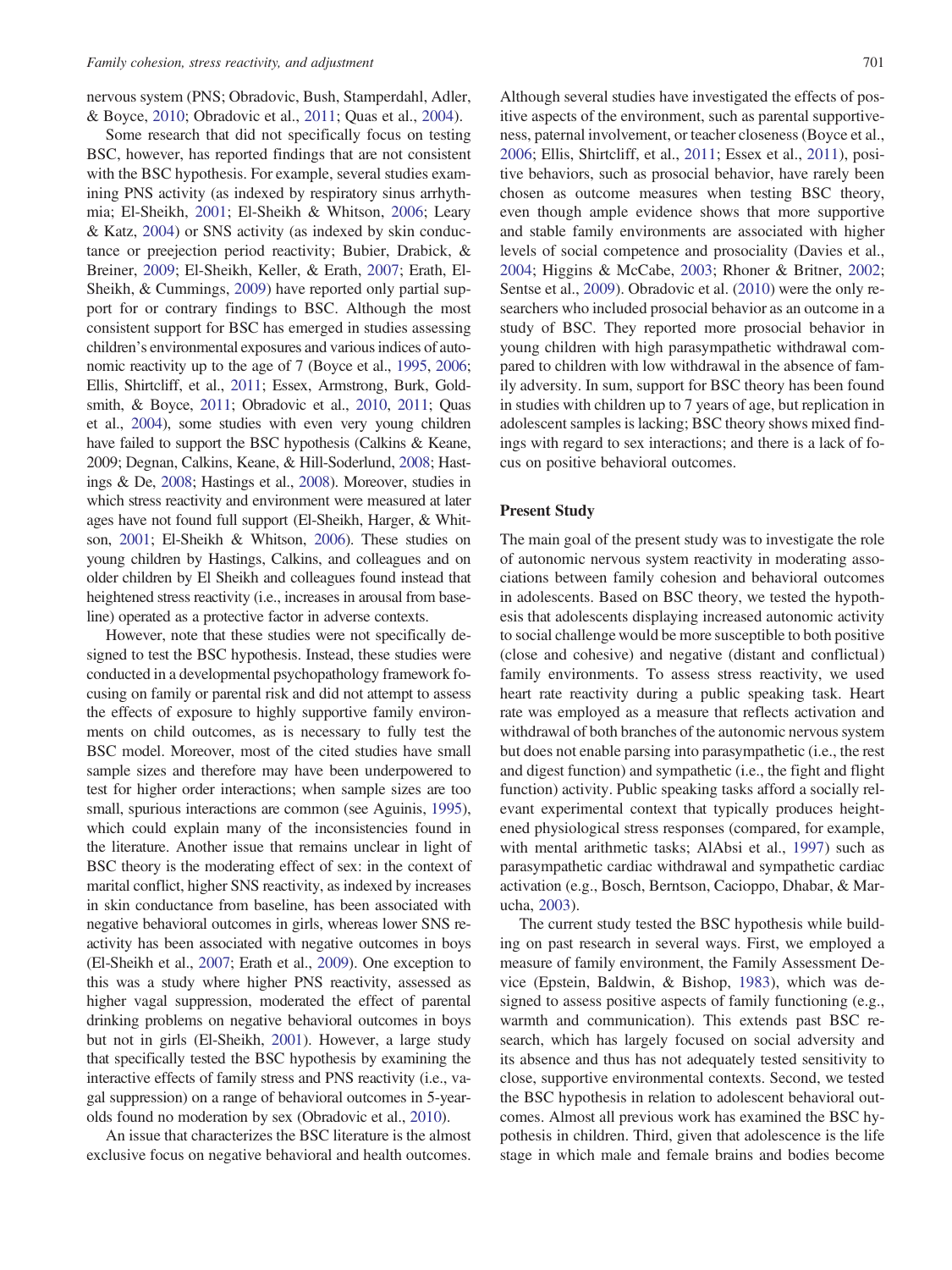maximally differentiated (Weisfeld, [1999\)](#page-13-0), sex was examined as a moderator in the link between family cohesion and adolescent outcomes. These analyses were exploratory in nature, because we did not have specific predictions about the extent or direction of sex moderation. Fourth, we investigated the moderating role of BSC in the link between the family environment and both prosocial and aggressive/rule-breaking behavior, using both parent reports and teacher reports of adolescent adjustment. Almost all previous BSC research has targeted negative behavioral outcomes. Fifth, we tested the BSC hypothesis in a population sample that was more than twice the size of any previous BSC study  $(N = 679)$ , allowing greater power to test for two-way and three-way interactions. Among the studies reviewed above, there were many mixed findings. Although many results were based on tests of higher order interactions, large samples are required to detect interaction effects reliably in nonexperimental data. Sixth, we attempted to activate the stress response system using a relevant and valid social–evaluative stressor: public speaking (i.e., an adaptation of the Trier Social Stress Test; Kirschbaum, Pirke, & Hellhammer, [1993](#page-13-0)).

# Method

## **Participants**

Data were collected in a general population study called the Tracking Adolescents' Individual Lives Survey (TRAILS), a large prospective population study of Dutch adolescents with bi- or triennial measurements from age 11 to at least early adulthood (Huisman et al., [2008](#page-13-0); Oldehinkel, Hartman, De Winter, Veenstra, & Ormel, [2004\)](#page-13-0). Parental informed consent was obtained after the procedures had been fully explained. Detailed information about sample selection and analysis of nonresponse bias has been reported elsewhere (De Winter et al., [2005](#page-12-0)). The current study used data from the third measurement wave, which ran from September 2005 to December 2007. The full sample consisted of 1,816 respondents (81.4%; *M* age = 16.27 years,  $SD =$ 0.73 years). During the third measurement, a subsample of 744 adolescents were invited to perform a series of laboratory tasks, in addition to the usual assessments, hereafter referred to as the laboratory session. We slightly oversampled participants with high scores on frustration and fearfulness, low scores on effortful control, higher parental psychopathology (depression, anxiety, addiction, psychoses, or aggressive/ rule-breaking behavior), and living in a single-parent family. In total, these higher risk adolescents represented 66% of the participants in the experimental session, whereas they represented 58% of the total TRAILS population. Lower risk TRAILS participants represented 34% of participants in the experimental session, while they represented 42% of the total TRAILS population. Independent samples  $t$  tests showed that higher risk adolescents scored significantly higher compared to lower risk adolescents on aggressive/rule-breaking problems,  $t$  (632) = -6.66,  $p < .001$ ; were slightly less prosocial,

 $t(411) = 1.99$ ,  $p < .05$ ; and came from less cohesive families,  $t$  (632) = 5.55,  $p < .001$ . The two groups did not differ on the physiological measures. Of all invited adolescents, 715 (96.1%) agreed to participate. Data from adolescents with missing or distorted stress reactivity data were discarded, leaving a sample of 679 adolescents ( $M$  age = 16.14 years,  $SD = 0.37$  years, 49% boys) for analysis with available data on at least one outcome measure (i.e., prosocial or aggressive/rule-breaking behavior).

## Procedure

During the experimental session, participants' psychophysiological responses to a variety of challenging conditions were recorded. These conditions included orthostatic stress (from supine to standing), a spatial orienting task, a gambling task, a startle reflex task, and a social stress test. The experimental protocol was approved by the Central Committee on Research Involving Human subjects. The test assistants, 16 in total, received extensive training in order to optimize standardization of the experimental session. The experimental sessions took place on weekdays, in soundproof rooms with blinded windows at selected locations in the towns where participants resided. The sessions lasted about 3.25 hr and started between 8:00 and 9:30 a.m. (morning sessions, 49%) or between 1:00 and 2:30 p.m. (afternoon sessions, 51%). Participants were asked to refrain from smoking and from using coffee, milk, chocolate, and other sugar-containing foods in the 2 hr before the session. At the start of the session, the test assistant, blind to the participants' risk status, explained the procedure and administered a short checklist on current medication use, quality of sleep, and physical activity in the last 24 hr. Participants were attached to the equipment for heart rate and blood pressure measurements at this time.

Next, participants filled out four computerized questionnaires, assessing life events in the past week, state and trait anxiety, mood states, and feelings and thoughts in the last month. The participants were asked to relax until 35 min after the start of the session. After this period of rest, heart rate and blood pressure were recorded for a period of 5 min, in which the participants had to sit still and were not allowed to speak. Subsequently, the challenges (i.e., laboratory tasks) were administered in the aforementioned order. Every task was followed by a short break, during which participants reported subjectively experienced arousal. The social stress test was the last challenge of the experimental session. Below we present detailed information about this test. Following the social stress test, the participants were debriefed about the experiment and could relax for about 40 min; during the final 5 min of that time, heart rate and blood pressure were recorded once more, and anxiety and mood were assessed again.

## Measures

Prosocial behavior. Teachers rated adolescents on prosocial behavior via an adapted version of the Prosocial Behavior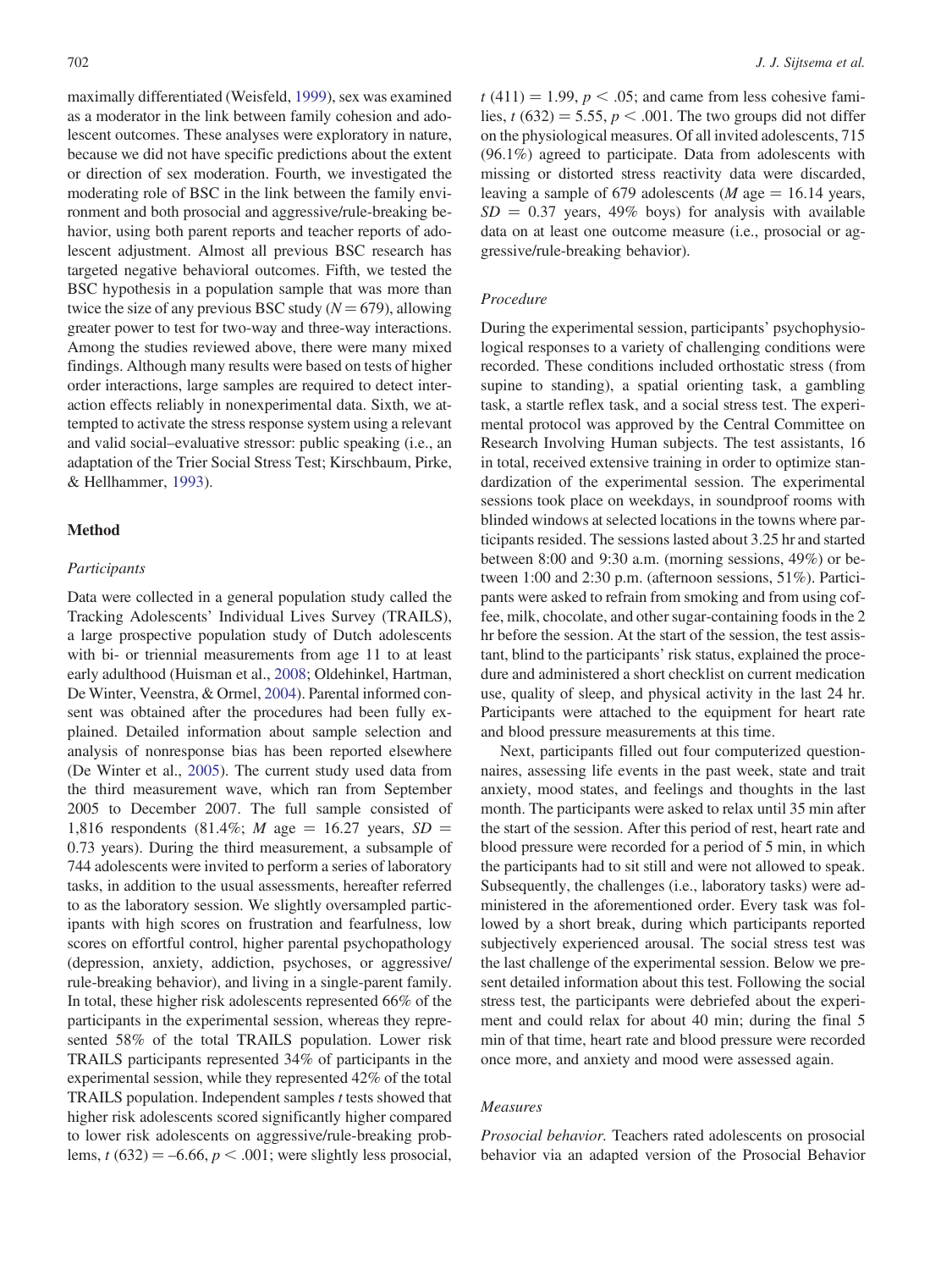Questionnaire (Weir & Duveen, [1981\)](#page-13-0). Teachers were asked to rate respondents on 11 prosocial behaviors, ranging from stopping a fight to providing emotional and practical support to peers. Teachers indicated whether adolescents never (1), almost never (2), sometimes (3), almost always (4), or always (5) displayed this behavior. Internal consistency reliability of the prosocial behavior scale was  $\alpha = 0.92$ . In addition, teachers were asked to rate on a 0–100 scale how reliable their judgment was on the student who was rated. On average, teachers were 68.6% ( $SD = 17.5\%$ ) confident about their reports. In the current subsample, 413 (60.8%) adolescents were rated by a teacher. Adolescents with missing teacher reports were slightly older,  $t(677) = 7.87$ ,  $p < .001$ , than participants without missing data but did not differ with regard to aggressive/rule-breaking behavior, family cohesion, and heart rate measures.

Aggressive/rule-breaking behavior. Aggressive/rule-breaking behaviors were assessed with two subscales on aggression and rule breaking with the parent-reported Child Behavior Checklist (Achenbach & Rescorla, [2001](#page-12-0)). Parents responded on a scale from 0 (no, never) to 2 (obviously or often) whether their child displayed aggressive/rule-breaking behavior (35 items;  $\alpha = 0.90$ ). The two scales were standardized and averaged together to form a composite measure of aggressive/rule-breaking behavior.

Family cohesion. Parent-reported family cohesion was assessed via the General Functioning Scale of the McMaster Family Assessment Device (Epstein et al., [1983](#page-12-0)). This subscale consists of 12 items with a Cronbach  $\alpha$  of 0.88 and includes items such as "In time of crisis we can turn to each other for support" and "There are lots of bad feelings in the family." Either mothers or fathers could rate their agreement on a 4-point scale (1 = totally disagree, 2 = disagree, 3 = agree,  $4 = totally agree$ ). Items were recoded such that low scores represented low family cohesion and high scores represented high family cohesion.

Heart rate reactivity. Heart rate reactivity was assessed in response to the Groningen Social Stress Task (GSST; see also Bouma, Riese, Ormel, Verhulst, & Oldehinkel, [2009\)](#page-12-0), a standardized protocol inspired by the Trier Social Stress Task (Kirschbaum et al., [1993\)](#page-13-0) for the induction of moderate performance-related social stress. The GSST elicits significant changes in heart rate (Benschop et al., [1998](#page-12-0); Van der Pompe, Antoni, & Heijnen, [1998\)](#page-13-0). During the GSST, heart rate was recorded continuously. Participants were instructed, on the spot, to prepare a 6-min speech about themselves and their lives and deliver this speech in front of a video camera. They were told that their videotaped performance would be judged on content of speech as well as on use of voice and posture, and rank ordered by a panel of peers after the experiment. The risk of being judged negatively by peers was included to induce threat of social rejection. Participants had to speak continuously for the whole period of 6 min. The

test assistant watched the performance critically, without showing empathy or encouragement. After 6 min of speech, the participants were told that there was a problem with the computer and they had to sit still and be quiet. After this stress task, a 3-min period of rest, another stress task (mental arithmetic), and another 3-min period of rest, participants had to breath normally for another 5 min in a supine position. Although the GSST included both public speaking and mental arithmetic tasks, we employed reactivity to the public speaking task in the current analyses because it elicited the highest levels of reactivity, the most variation in reactivity, and is most consistent with the focus of BSC theory on social context.

Heart rate was recorded during and after the GSST in four blocks for several seconds: speech preparation (H1; 240 s), speech (H2; 360 s), mental arithmetic (H3; 360 s), and post test (H4; 300 s). A three-lead electrocardiogram was registered using 3M/RedDot Ag/AgCl electrodes (type 2255, 3M Health Care, D-41453 Neuss, Germany), while the participant was sitting and breathing normally. With a BIOPAC Amplifier-System (MP100), the signals were amplified and filtered before digitization at 250 samples/s. Dedicated software (PreCARSPAN), previously used in, for example, Dietrich et al. [\(2007](#page-12-0)), was used to check signal stationarity (variability of the signal), to correct for artifacts (signals that are caused by external influences), to detect R-peaks, and to calculate the interbeat interval (IBI) between two heart beats. IBI is inversely related to heart rate by the equation heart rate  $=$ 60000/IBI. Heart rate was defined as the number of beats per minute (bpm). Blocks were considered invalid if they contained artifacts with duration of more than 5 s, if the total artifact duration was more than 10% of the registration period, or if the block length was less than 100 s. Missing heart rate recordings (heart rate task,  $n = 3$ ; heart rate baseline,  $n = 6$ ) were due to recording failure (42%) or signal-analysis failure  $(58\%)$ . Independent samples t test showed that there were no significant differences on the study variables between participants with missing and nonmissing heart rate recordings.

Following Obradovic et al.'s (2010) stress reactivity calculation, heart rate reactivity scores between resting (i.e., the final 5 min during the 40 min rest assessment after the stress experiment) and task measures (i.e., the first block of 3 min during the speaking task) were calculated by regressing heart rate levels during stress on resting heart rate levels and saving the standardized residuals. These residuals were used as heart rate reactivity scores in the regression analyses. Positive scores indicate heightened reactivity, whereas negative scores indicate more blunted reactivity compared to other adolescents in the sample. Please note that only 6% ( $n = 41$ ) showed an actual decrease in heart rate during the stress task compared to the resting heart rate.

#### Data Analysis

First, we calculated descriptive statistics of all the study variables and the correlations between them. To test for sex differences, independent sample t tests were used. Sec-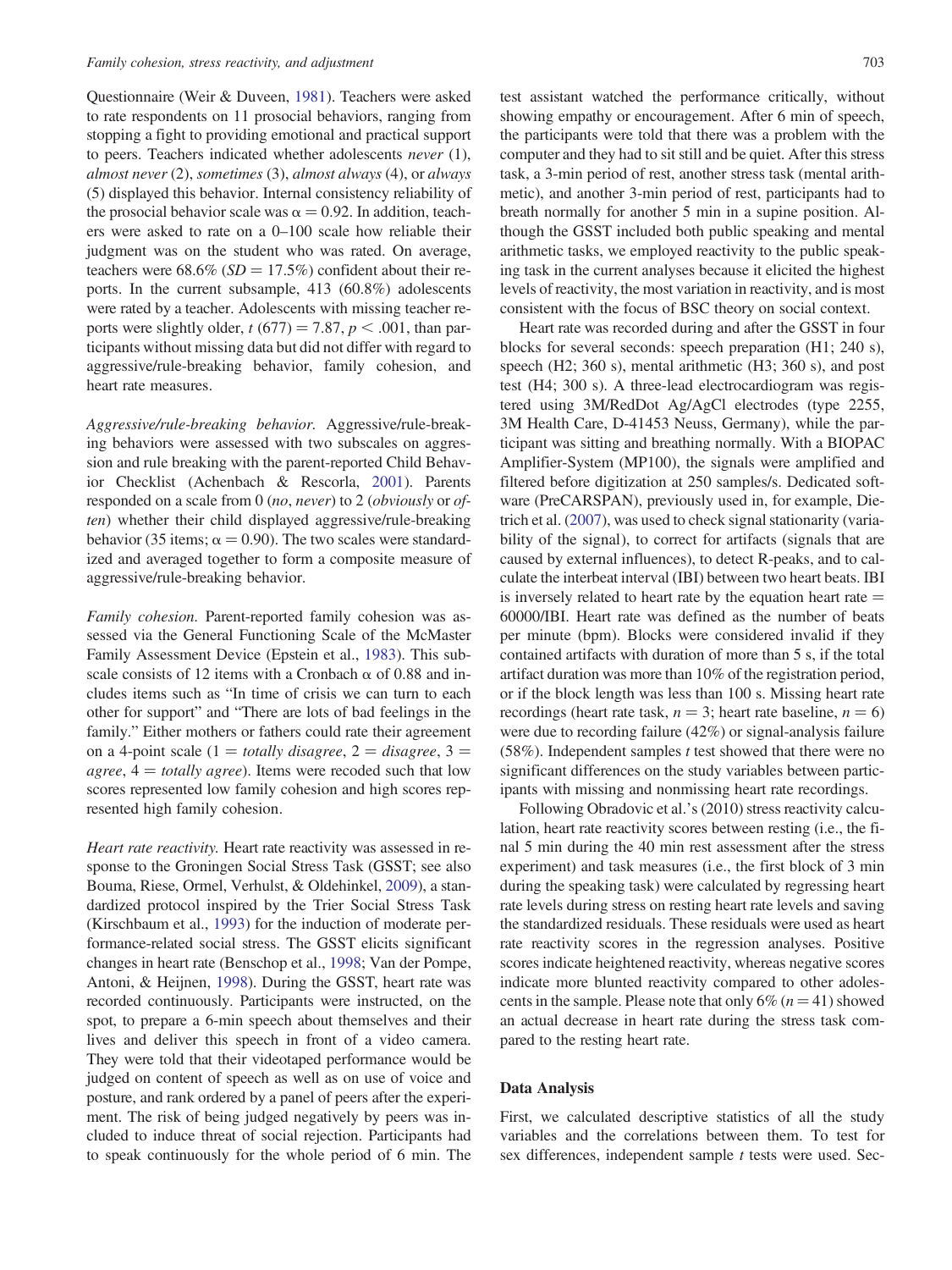<span id="page-5-0"></span>

Figure 1. The three-way interaction among family cohesion, heart rate reactivity, and sex on parent-reported aggressive/rule-breaking behavior.

ond, we used multiple linear regressions to examine the associations among prosocial behavior, aggressive/rule-breaking problem behavior, family functioning, and heart rate reactivity. In the first step, we included main effects of family functioning, heart rate reactivity, and sex. Effect sizes for individual variables were assessed by calculating squared semipartial correlations. In Step 2, we added two-way interactions between family cohesion, heart rate reactivity, and sex. Third, in Step 3 we added three-way interactions between family functioning, heart rate reactivity, and sex to the regression model. When significant interaction effects emerged, we calculated simple slopes to test whether family

cohesion affected prosocial and aggressive/rule-breaking behavior at different levels of heart rate reactivity and whether these effects differed for boys and girls (Aiken & West, [1991](#page-12-0)). To reduce problems with multicollinearity and to ensure that the values in Figure 1 and Figure 2 are accurate representations of the data, we standardized the continuous independent variables (i.e., family cohesion and heart rate reactivity) to a mean of 0 and a standard deviation of 1 (see Frazier, Tix, & Barron, [2004](#page-12-0)). Interaction terms (i.e., product terms) were computed based on these standardized variables. A  $p$  value of .05 was used to determine the significance of the effects.



Figure 2. The three-way interaction among family cohesion, heart rate reactivity, and sex on teacher-reported prosocial behavior.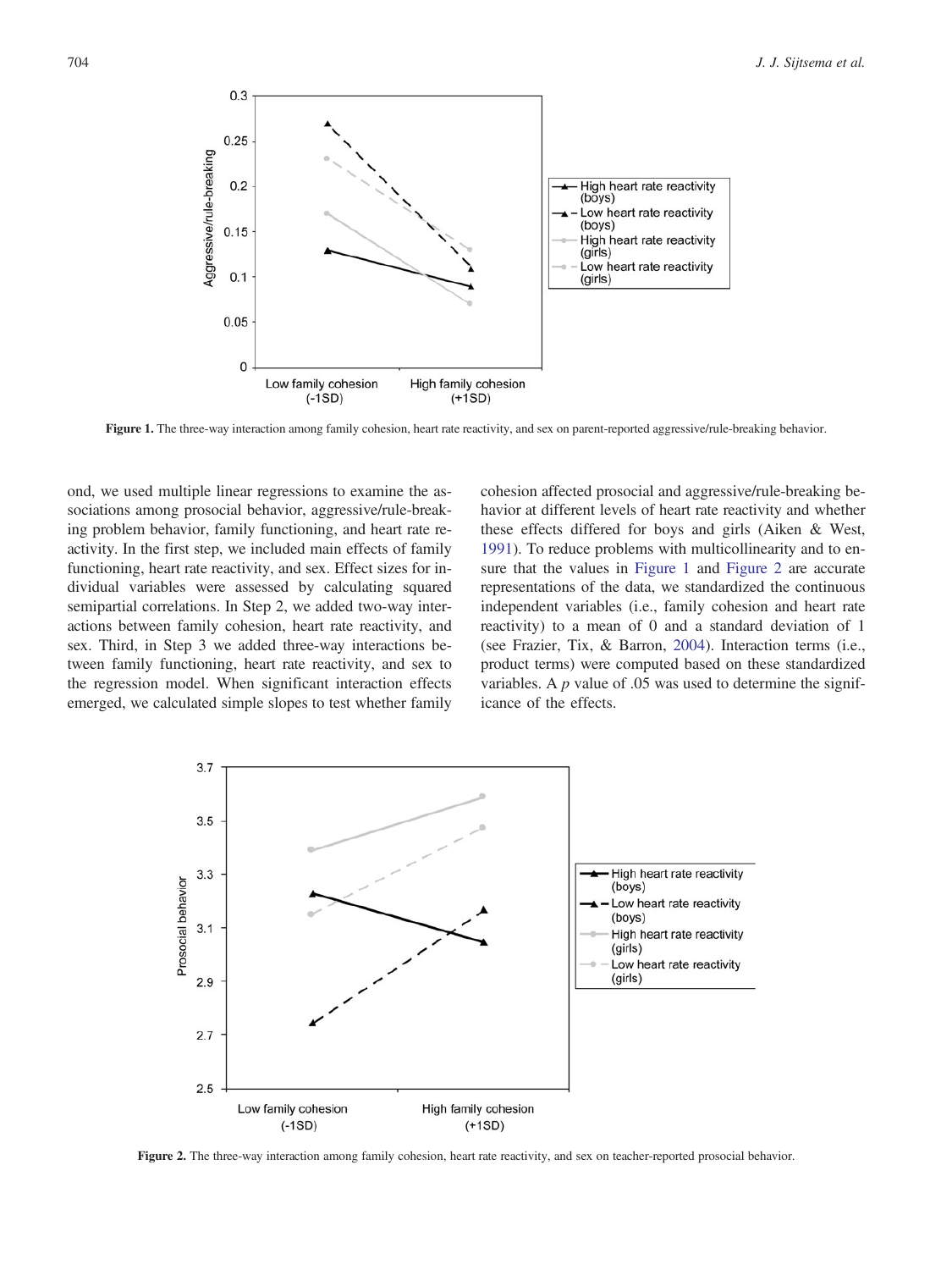## **Results**

#### Descriptive analyses

Table 1 summarizes the means, standard deviations, and range of all study variables separately for boys and girls. Independent sample  $t$  tests showed that baseline and task heart rate (as measured in beats per minute) differed significantly between boys and girls. Girls scored higher on both measures  $(ts > 3.28, ps < .01)$ . Moreover, girls were rated as more prosocial by teachers ( $t = 6.85$ ,  $p < .001$ ), whereas there were no differences in parent-reported aggressive/rule-breaking behavior between boys and girls.

Correlations between the study variables (see Table 2) showed that family cohesion was positively associated with teacher-reported prosocial behavior, indicating that adolescents from cohesive families were rated higher on prosocial behavior. Lower family cohesion was associated with higher parent-reported aggressive/rule-breaking behavior scores. Baseline and task heart rate were strongly correlated  $(r =$ .63 for girls,  $r = .68$  for boys). In boys, baseline and task heart rate were associated with prosocial and aggressive/rule-breaking behavior. Boys with higher heart rates were more prosocial and rated as less aggressive/rule breaking. In girls, however, only higher task heart rate was associated with lower aggressive/rule-breaking behavior ratings. In both sexes, heart rate residual scores was negatively related to aggressive/rule-breaking behavior ratings, indicating that lower physiological responsiveness to the stressful task was accompanied by higher aggressive/rule-breaking behavior ratings. Finally, prosocial and aggressive/rule-breaking ratings were negatively correlated in both boys and girls.

#### Regression analyses

Parent-reported aggressive/rule-breaking behavior was skewed and was therefore logarithmically transformed to represent a normal distribution of the data. Moreover, all continuous independent variables were standardized to 0 mean and 1 SD to enhance ease of interpretation of the interactions. Therefore, in [Figure 1](#page-5-0) and [2](#page-5-0) "Low" refers to  $-1$  SD and "High" refers to  $+1$  SD. Age was not included as a control variable in the analyses because it did not significantly correlate with any of the other study variables. Moreover, controlling for factors associated with higher risk (i.e., difficult temperament, parental psychopathology, single-parent household, or a combination of these three) did not alter our findings.

We hypothesized that the relationship between family functioning and aggressive/rule-breaking behavior ratings of adolescents would be moderated by heart rate reactivity. [Table 3](#page-7-0) summarizes the results from the regression analyses of parentreported aggressive/rule-breaking behavior on sex, family cohesion, and heart rate reactivity. The statistically significant main

Table 1. Means (standard deviations), range, and sex differences of all study variables

|                                                   |                  | Girls $(n = 346)$ | Boys $(n = 333)$ |         |     |             |
|---------------------------------------------------|------------------|-------------------|------------------|---------|-----|-------------|
|                                                   | Range in Sample  | Mean $(SD)$       | Mean $(SD)$      | t       | df  | p           |
| Age (years)                                       | 14.7 to 18.1     | 16.14(0.60)       | 16.14(0.61)      | $-0.16$ | 677 | .87         |
| Family cohesion                                   | $-3.5$ to $-1.0$ | $-1.65(0.40)$     | $-1.64(0.42)$    | $-0.05$ | 632 | .96         |
| Heart rate (bpm)                                  |                  |                   |                  |         |     |             |
| <b>Baseline</b>                                   | 45.4 to 136.6    | 72.01 (10.00)     | 69.66 (10.19)    | 3.05    | 677 | $\leq 0.01$ |
| Speaking task                                     | 51.3 to 140.7    | 87.87 (14.36)     | 80.03 (12.31)    | 7.63    | 677 | < 0.001     |
| Reactiv. (stand. resid.)                          | $-3.3$ to 4.7    | 0.27(1.06)        | $-0.28(0.86)$    | 10.71   | 677 | < 0.001     |
| Teacher-reported prosocial behavior               | 1.3 to $5.0$     | 3.43(0.67)        | 3.02(0.62)       | 6.48    | 411 | < 0.001     |
| Parent-reported aggressive/rule-breaking behavior | 0 to 1.1         | 0.17(0.18)        | 0.18(0.20)       | $-1.01$ | 632 | .31         |

Note: bpm, beats per minute.

Table 2. Correlations between all dependent and independent variables separately by sex

|                                    |         |           |          |           |           | 6         |           |
|------------------------------------|---------|-----------|----------|-----------|-----------|-----------|-----------|
| 1. Age (years)                     |         | $-0.09$   | $-0.04$  | 0.02      | 0.06      | $-0.04$   | 0.04      |
| 2. Family cohesion                 | $-0.07$ |           | 0.05     | $-0.05$   | $-0.11$   | $0.18*$   | $-0.35**$ |
| 3. HR baseline                     | $-0.05$ | $-0.03$   |          | $0.68**$  | $-0.08$   | $0.14*$   | $-0.15**$ |
| 4. HR speaking                     | 0.02    | 0.06      | $0.63**$ | —         | $0.68**$  | $0.17*$   | $-0.21**$ |
| 5. HRr speaking                    | 0.05    | 0.10      | 0.01     | $0.78**$  |           | 0.11      | $-0.12*$  |
| 6. Teacher prosocial               | $-0.01$ | $0.21**$  | $-0.05$  | 0.11      | $0.17*$   |           | $-0.31**$ |
| 7. Parent aggressive/rule breaking | 0.01    | $-0.33**$ | 0.08     | $-0.15**$ | $-0.25**$ | $-0.36**$ |           |

Note: For girls the total numbers ranged from 197 to 346 and for boys they ranged from 188 to 333. Boys are above and girls below the diagonal. HR, Heart rate; HRr, heart rate reactivity.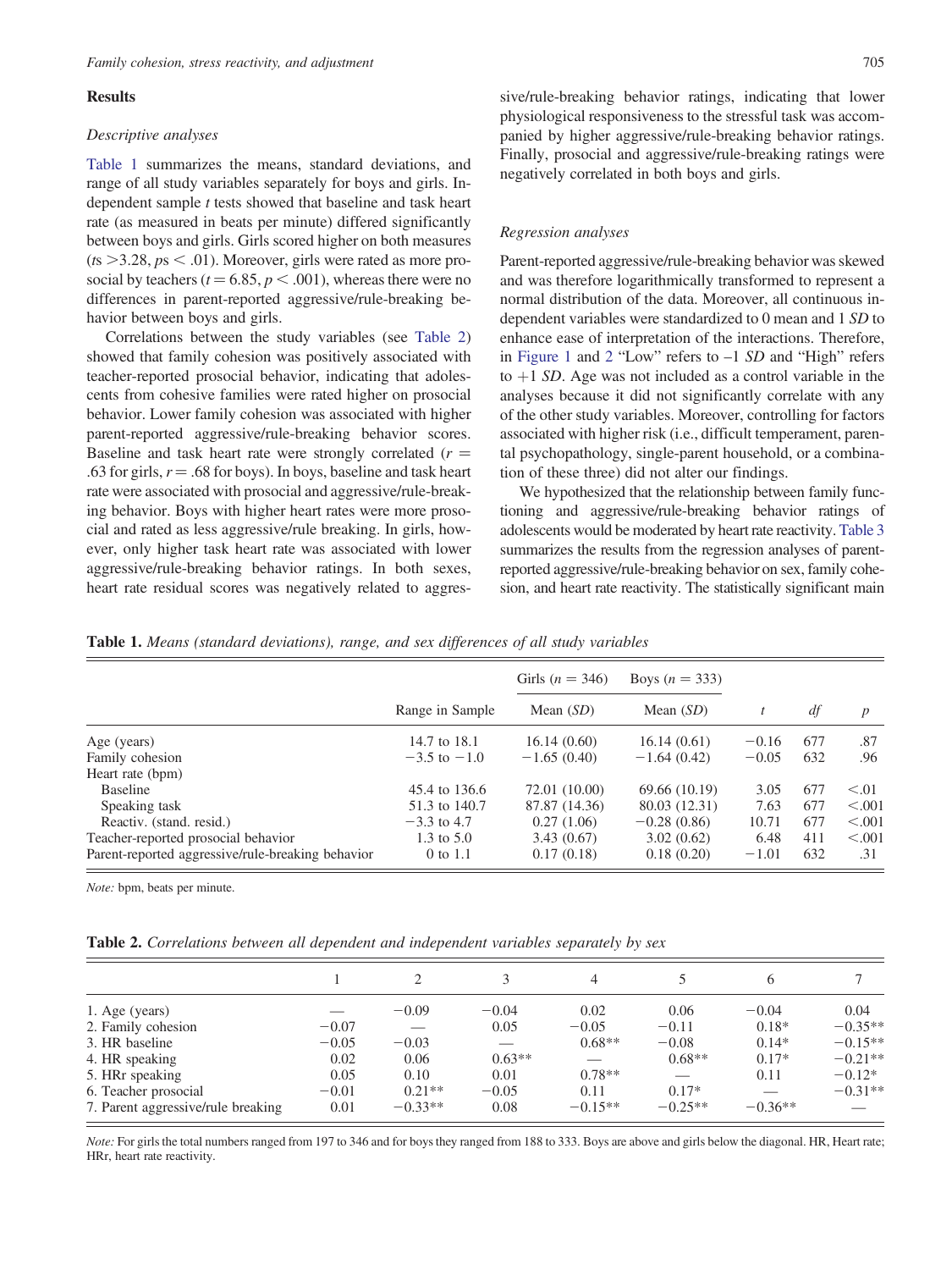|                                           | Step 1            | Step 2            | Step 3            |  |
|-------------------------------------------|-------------------|-------------------|-------------------|--|
|                                           | B(SE)             | B(SE)             | B(SE)             |  |
| Constant                                  | $0.15(0.01)$ ***  | $0.15(0.01)$ ***  | $0.15(0.01)$ ***  |  |
| Sex (boy = 1, girl = 0)                   | $-0.01(0.01)$     | $-0.01(0.01)$     | $-0.00(0.01)$     |  |
| Family cohesion                           | $-0.05(0.01)$ *** | $-0.05(0.01)$ *** | $-0.05(0.01)$ *** |  |
| HRr                                       | $-0.03(0.01)$ *** | $-0.03(0.01)$ *** | $-0.03(0.01)$ *** |  |
| Family Cohesion $\times$ HRr              |                   | $-0.01(0.01)$ *   | 0.00(0.01)        |  |
| Family Cohesion $\times$ sex              |                   | 0.00(0.01)        | 0.00(0.01)        |  |
| $\rm{HRr}\times \rm{Sex}$                 |                   | $-0.00(0.01)$     | $-0.01(0.01)$     |  |
| Family Cohesion $\times$ HRr $\times$ Sex |                   |                   | $0.03(0.01)*$     |  |
| $R^2$ (%)                                 | 15.4              | 16.2              | 17.0              |  |

<span id="page-7-0"></span>Table 3. Regression analysis of the effects of sex, family cohesion, and HRr on parent-reported aggressive/rule-breaking behavior

Note: HRr, Heart rate reactivity.

 $*_{p}$  < .05. \*\*\*p < .001.

effects indicated that lower family cohesion (squared semipartial correlation;  $sr^2 = .12$ ) and blunted heart rate reactivity ( $sr^2$  $= .04$ ) were each associated with higher ratings of aggressive/ rule-breaking behavior. In Step 2, which included all twoway interaction terms, we were specifically interested in the theoretically specified interaction between family cohesion and heart rate reactivity. As hypothesized, the relationship between family cohesion and aggressive/rule-breaking behavior depended on heart rate reactivity. Results from Step 3, which included the three-way interaction term, showed that this interaction varied as a function of sex, interaction term:  $b = 0.03$  (95% CI = 0.01–0.05),  $F(624) = 18.23, p < .001$ . The two- and three-way interactions accounted for 1.6% of the variance  $(R^2 \text{ change})$  in aggressive/rule-breaking behavior. To interpret the small threeway interaction ( $sr^2 = .08$ ), we compared the relevant interactions for boys and girls at different levels of heart rate reactivity; specifically, [Figure 1](#page-5-0) shows the slopes for boys and girls with high and low heart rate reactivity at low and high levels of family cohesion, respectively.

For boys displaying high levels of heart rate reactivity, there was not a statistically significant effect of family cohesion on aggressive/rule-breaking behavior ratings, simple slope:  $b = -0.01$  (95% CI = -0.04 to 0.02), t (304) =  $-0.91$ ,  $p = .36$ . By contrast, for boys displaying low levels of heart rate reactivity, there was a statistically significant effect of family cohesion on aggressive/rule-breaking behavior ratings, simple slope:  $b = -0.08$  (95% CI = -0.10 to -0.06), t  $(304) = -7.61$ ,  $p < .001$ , such that low family cohesion was associated with higher rated aggressive/rule-breaking behavior. The difference between these two slopes was statistically significant, interaction term:  $b = 0.03$  (95% CI = 0.01 to 0.05),  $t(304) = 3.18, p < .01$ .

In girls, family functioning had a statistically significant effect on aggressive/rule-breaking behavior, and this effect was equivalent in size regardless of whether girls displayed high levels of heart rate reactivity, simple slope:  $b = -0.04$  $(95\% \text{ CI} = -0.06 \text{ to } -0.03), t (319) = -4.88, p < .001, \text{ or }$ 

low levels of heart rate reactivity, simple slope:  $b = -0.05$  $(95\% \text{ CI} = -0.07 \text{ to } -0.03), t (319) = -4.27, p < .001.$ That is, lower family cohesion was associated with more aggressive/rule-breaking problems independent of the level of heart rate reactivity, interaction term:  $b = 0.00$  (95% CI =  $-0.01$  to 0.02),  $t(319) = 0.58$ ,  $p = .56$ . In total, the relationship between family cohesion and aggressive/rule-breaking behavior ratings was modified by lower heart rate reactivity in boys and by heart rate reactivity in general in girls.

[Table 4](#page-8-0) reports the regression analysis of teacher-reported prosocial behavior on sex, family cohesion, and heart rate reactivity. The statistically significant main effects in Step 1 indicated that girls, compared with boys ( $sr^2 = .06$ ), and adolescents from families with higher cohesion, compared with families with lower cohesion ( $sr^2 = .03$ ), were rated higher by their teachers on prosocial behavior. Heightened heart rate reactivity ( $sr^2 = .02$ ) was also significantly associated with more prosocial behavior. In Step 2, which included all two-way interaction terms, we were specifically interested in the theoretically specified interaction between family cohesion and heart rate reactivity. As hypothesized, the relationship between family cohesion and prosocial behavior depended on heart rate reactivity. However, results from Step 3, which included the three-way interaction term, indicated that this effect was marginally modified by sex,  $b = -0.12$  $(95\% \text{ CI} = -0.02 \text{ to } 0.27), F (377) = 9.33, p = .10.$  The two- and three-way interactions accounted for 1.8% of the variance  $(R^2 \text{ change})$  in prosocial behavior. To interpret the marginal three-way interaction ( $sr^2 = .07$ ), we compared the relevant simple interactions for boys and girls at different levels of the moderator; specifically, [Figure 2](#page-5-0) shows the slopes for boys and girls with high and low heart rate reactivity at high and low levels of family functioning, respectively. Among boys displaying high levels of heart rate reactivity, there was not a statistically significant effect of family functioning on prosocial behavior, simple slope:  $b = -0.09$  (95% CI =  $-0.26$  to 0.08),  $t(184) = -1.02$ , *ns.* By contrast, for boys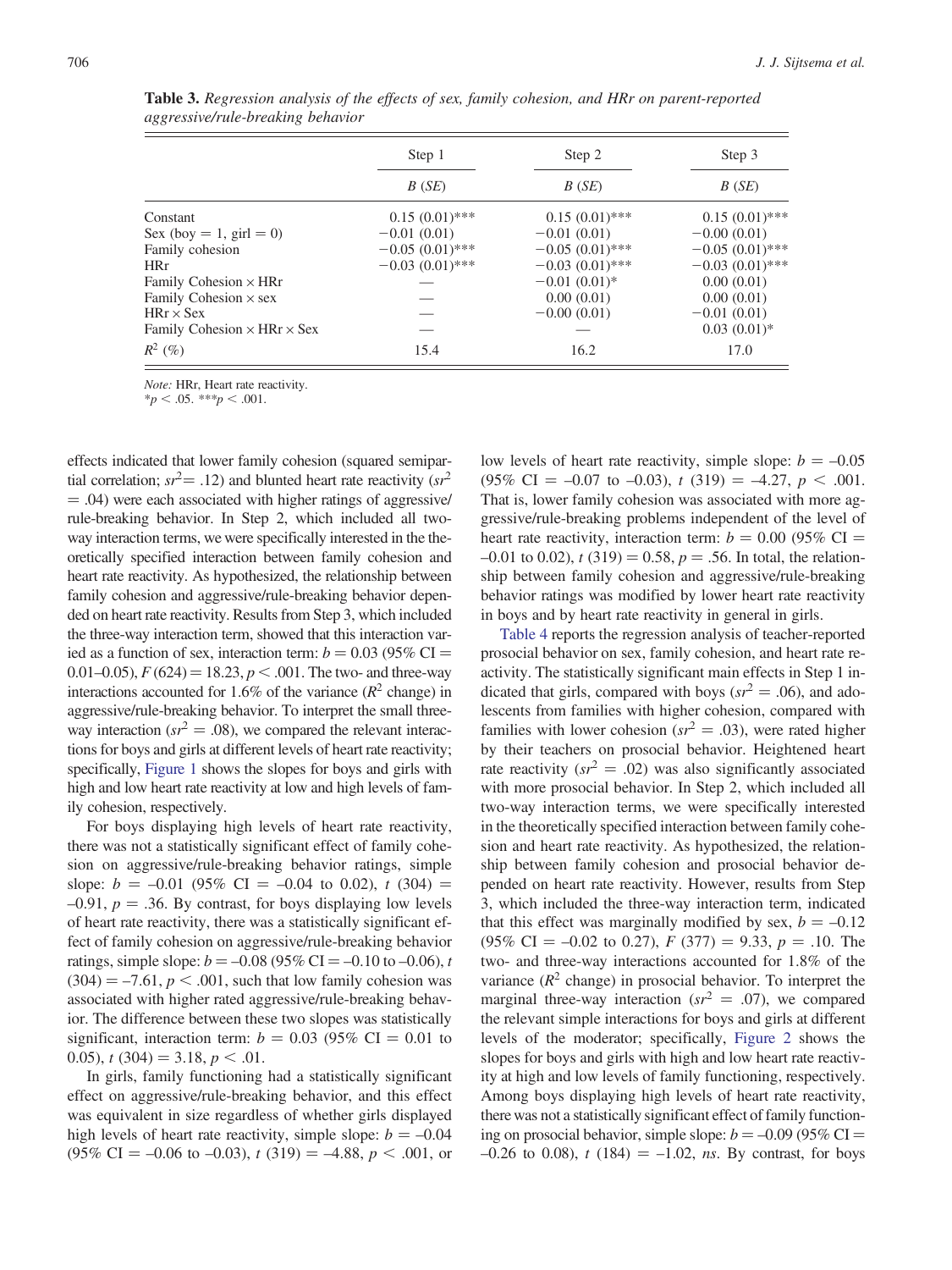|                                           | Step 1            | Step 2            | Step 3            |  |
|-------------------------------------------|-------------------|-------------------|-------------------|--|
|                                           | B(SE)             | B(SE)             | B(SE)             |  |
| Constant                                  | 3.40(0.05)        | 3.41(0.05)        | 3.40(0.05)        |  |
| Sex (boy = 1, girl = 0)                   | $-0.34(0.07)$ *** | $-0.35(0.07)$ *** | $-0.35(0.07)$ *** |  |
| Family cohesion                           | $0.12(0.03)$ ***  | $0.14(0.05)$ **   | $0.14(0.05)$ **   |  |
| HR <sub>r</sub>                           | $0.09(0.03)$ **   | $0.09(0.05)*$     | $0.09(0.05)*$     |  |
| Family Cohesion $\times$ HRr              |                   | $0.08(0.04)$ *    | $-0.03(0.05)$     |  |
| Family Cohesion $\times$ sex              |                   | 0.06(0.07)        | $-0.07(0.07)$     |  |
| $HRr \times Sex$                          |                   | $-0.00(0.07)$     | 0.00(0.07)        |  |
| Family Cohesion $\times$ HRr $\times$ Sex |                   |                   | $-0.12(0.8)$ †    |  |
| $R^2$ (%)                                 | 13.0              | 14.1              | 14.8              |  |

<span id="page-8-0"></span>Table 4. Regression analysis of the effects of sex, family cohesion, and HRr on teacher-rated prosocial behavior

Note: HRr, Heart rate reactivity.

 $\dagger p < .10.$  \* $p < .05.$  \*\* $p < .01.$  \*\*\* $p < .001.$ 

displaying low levels of heart rate reactivity, there was a statistically significant effect of family functioning on prosocial behavior, simple slope:  $b = 0.22$  (95% CI = 0.10 to 0.34), t (184)  $= 3.65, p < .001$ , such that low family cohesion was associated with less prosocial behavior. The simple slopes were significantly different from each other, interaction term:  $b = -0.15$  $(95\% \text{ CI} = -0.26 \text{ to } -0.05), t (184) = 2.80, p < .01, \text{ indicating}$ that the relation between family cohesion and prosocial behavior depended on heart rate reactivity.

A similar pattern emerged for girls. Among girls displaying high levels of heart rate reactivity there was not a statistically significant effect of family cohesion on prosocial behavior, simple slope:  $b = 0.10$  (95% CI = -0.02 to 0.23), t (193) = 1.67,  $p = .10$ . However, for girls displaying low levels of heart rate reactivity, this effect was statistically significant, simple slope:  $b = 0.17$  (95% CI = 0.02 to 0.31), t (193) = 2.28,  $p < .05$ , such that lower family cohesion was associated with less prosocial behavior. However, the difference between these two slopes was not statistically significant, interaction term:  $b = -0.03$  (95% CI = -0.13 to 0.07), t (193) = -.63, ns. In total, the relation between family cohesion and prosocial behavior of both boys and girls was only marginally dependent upon heart rate reactivity; only in boys, however, was there a statistically significant difference between adolescents who were high and low on heart rate reactivity. Adjusting the above findings for the extent to which the teachers knew their students did not alter the results in a significant way.

#### **Discussion**

In the current study we tested the BSC hypothesis in a large sample of Dutch adolescents. This hypothesis was not supported. Specifically, we found no support for the assumption that heightened physiological reactivity (i.e., increases in arousal from baseline) in adolescence enhances susceptibility to family environments. The main effects in the multivariate analyses showed that heightened reactivity operated as a protective factor, because greater reactivity was associated with lower aggression/rule breaking and more prosociality, though these main effects were small in size. Moreover, there were small- to medium-sized main effects of family cohesion on both aggressive/rule-breaking behavior (greater cohesion was associated with lower aggression/rule breaking) and prosocial behavior (greater cohesion was associated with more prosociality), showing a congruence between adolescents' social behavior and family environments in which they lived. In adolescent girls, stress reactivity and family cohesion combined additively to predict behavioral adjustment. In adolescent boys, however, these two predictors combined in a nonadditive (i.e., synergistic) manner, though the amount of variance explained by the interaction terms was very small and should not be overemphasized. Nonetheless, for boys, these interactions were consistent with a dual-risk interpretation, whereby the combination of low family cohesion (an environmental risk factor) and low physiologic reactivity (a biological risk factor) interacted to predict the lowest levels of prosocial behavior and the highest levels of aggressive/ rule-breaking behavior. Whereas the behavioral adjustment of boys displaying the biological risk factor appeared to be more vulnerable to low family cohesion, other boys not possessing this risk factor appeared to be resilient against low family cohesion.

One possible interpretation of these data is that, contrary to the BSC hypothesis, low physiological stress reactivity increased susceptibility to family environment. This interpretation is unlikely, however, for both theoretical and empirical reasons. First, at a theoretical level, there is an extensive literature showing that the stress response systems encode and filter information about the organism's social environment, mediating the organism's openness to environmental inputs (Boyce & Ellis, [2005](#page-12-0); Del Giudice, Ellis, & Shirtcliff, [2011\)](#page-12-0). It is not plausible, theoretically or mechanistically, that low responsiveness of the autonomic system to social challenge (constituting a lack of biological reactivity to social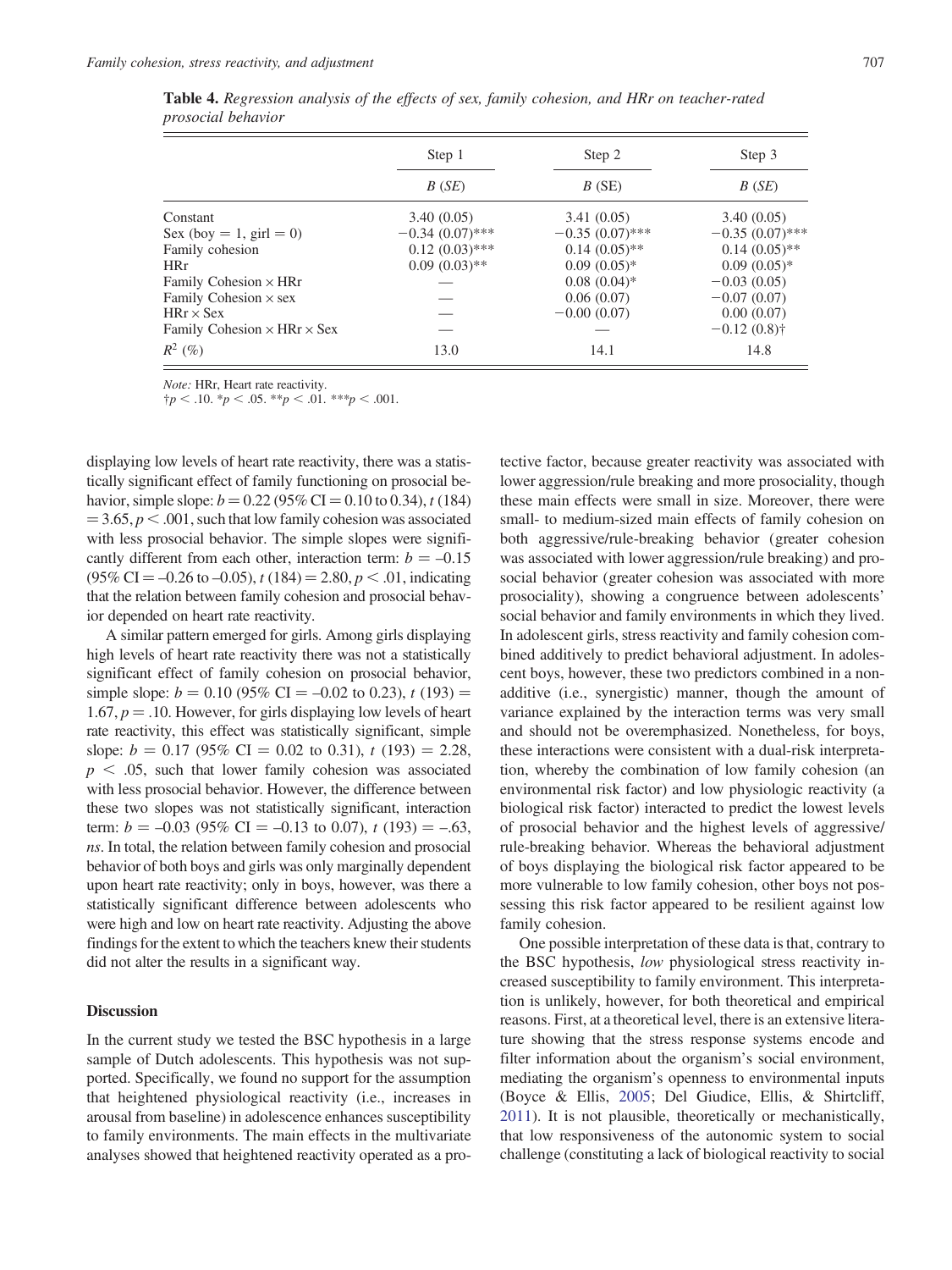context) could increase permeability to family context. Second, at an empirical level, boys displaying diminished reactivity did not display increased susceptibility to positive family environment (high cohesion); thus, there was not a general tendency for these boys to display heightened sensitivity to family context.

A more plausible explanation for these findings may be that the assessment of family cohesion in adolescence is actually a proxy of parental supervision and control. That is, in highly cohesive families, antisocial tendencies may be more suppressed by parental control, even in adolescents with little self-regulation. In contrast, adolescents with low reactivity who come from less cohesive families may be less restricted and controlled by their parents, allowing greater exposure to negative peer contexts. In girls, we found such negative associations between family cohesion and aggressive/rule-breaking behavior across the board. In boys displaying low reactivity, the effects of adverse family environments may be more severe. Blunted responses to stress are typically associated with fearlessness and sensation seeking (e.g., Ortiz & Raine, [2004](#page-13-0); Raine, [2002\)](#page-13-0). As such, these boys may be relatively fearless when it comes to undertaking risky activities (e.g., aggressive/rule-breaking behavior) and less concerned about the repercussions of their behavior. Support for this notion has also been found in girls who were confronted with harsh parenting. In these girls, low levels of fear or high levels of impulsivity were associated with more externalizing problems in adolescence (Leve, Kim, & Pears, [2005\)](#page-13-0). Conversely, in the current study, heightened reactivity to stress appeared to serve as a buffer in low cohesive families and may be more associated with stress-avoidant strategies, due to low fearlessness and concerns about the repercussions of the behavior (e.g., being rejected by peers or punishment by law enforcement).

Alternatively, "allostatic load" may be an explanation for the current findings. This explanation assumes that ongoing exposures to stress disturb normal development (i.e., maladaptation) rather than direct or regulate it toward strategies that are adaptive under stressful conditions. According to this perspective, the wear and tear of chronic stress may dysregulate or impair physiological stress responses to threatening situations (e.g., Juster, McEwen, & Lupien, [2010](#page-13-0); McEwen, [2007\)](#page-13-0). In the current context of low family cohesion, which may produce stress over a long period of time (possibly already starting in early childhood), adolescents' stress response system may "burn out." As such, physiological responses to potential threats (e.g., dangers involved in committing aggressive or violent acts) could become dampened in these adolescents and thus exacerbate aggressive/rule-breaking problems. Consistent with this theorizing, there is some evidence for allostatic (over)load in children and adolescents due to cumulative risk. For example, Evans, Kim, Ting, Tesher, and Shannis [\(2007](#page-12-0)) found that greater duration of childhood poverty was associated with elevated overnight cortisol and dampened cardiovascular reactivity to a social–cognitive stressor.

Whether physiological response profiles that support heightened aggression and rule breaking under conditions

of family stress represent adaptation or maladaptation depends on definitions (and value judgments) regarding positive versus negative outcomes. As reviewed in Ellis et al. (2012), high-risk behaviors can result in net harm in terms of a person's own phenomenology and well-being (e.g., producing miserable feelings or a shortened life), the welfare of others around them, or harm to the society as a whole, but still be adaptive in an evolutionary sense. Consider, for example, aggressive behaviors that expose adolescents to danger and/or inflict harm on others but increase dominance in social hierarchies and leverage access to mates (e.g., Gallup, O'Brien, & Wilson, [2011;](#page-12-0) Palmer & Tilley, [1995;](#page-13-0) Sylwester & Pawłowski, [2011\)](#page-13-0). Aggression in this context does not equal "maladaptive."

# Whither BSC?

As reviewed in the introductory section, support for the BSC hypothesis has only emerged in past research with young children. It may be that heightened stress reactivity plays an important role in enhancing developmental plasticity in childhood in response to rearing experiences but no longer functions in this manner by adolescence (see also Beauchaine, [2001](#page-12-0)). That is, different stress response profiles may contribute to different personalities in adolescence but are no longer moderated by differential susceptibility to environmental influence. In terms of personality, heightened stress reactivity in adolescents may facilitate stress-avoidance strategies or increased levels of fear. Therefore, it is not surprising that in adolescence, a period marked by a rise in risky behaviors (e.g., Agnew, [2003;](#page-12-0) Steinberg, [2008\)](#page-13-0), low stress reactivity is associated with aggressive/rule-breaking problems, especially in low cohesive families.

There is some support for this rationale from previous studies (e.g., El-Sheikh, [2005;](#page-12-0) El-Sheikh, Keiley, & Hinnant, [2010](#page-12-0); Erath et al., [2009](#page-12-0)). For example, Erath et al. ([2009\)](#page-12-0) showed that harsh parenting was more strongly associated with externalizing behavior in older children (age 8–9) with low sympathetic reactivity than in highly reactive children. Moreover, these effects applied more to boys than to girls. Likewise, several studies on marital conflict as an indicator of an adverse environment have also shown that older children with low parasympathetic reactivity who were exposed to high levels of marital conflict displayed the most behavioral problems (El-Sheikh & Whitson, [2006](#page-12-0); Katz, [2007](#page-13-0)). As in the current study, these findings could reflect dual risk or gene–environment correlations (discussed below).

The recurrent finding that high family adversity and low stress reactivity converge to predict behavioral problems in middle childhood and adolescence could be explicable in terms of the adaptive calibration model of stress responsivity (ACM; Del Giudice et al., 2011). Following BSC theory, the ACM posits that children living in dangerous or unpredictable environments initially upregulate their stress reactivity, increasing their capacity and tendency to detect and respond to environmental threats while maintaining a high level of en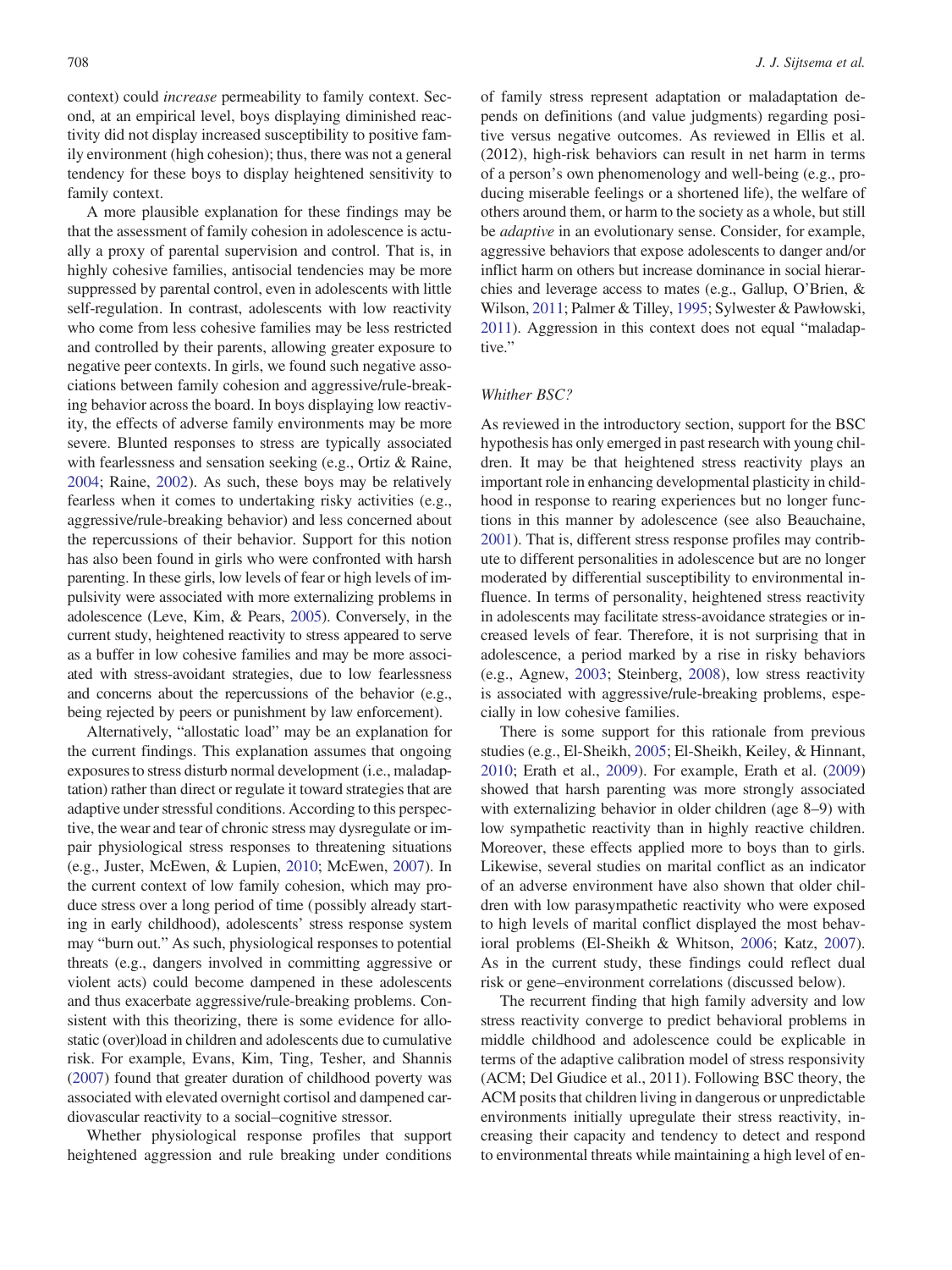gagement with the social and physical environment. However, in dangerous environments characterized by more severe levels and types of stress, the ACM proposes that individuals then downregulate stress responsivity, reducing sensitivity to social feedback, increasing risk taking, and promoting disruptive, exploitative patterns of social behavior. That is, in the language of the ACM, children transition from "vigilant" to "unemotional" phenotypes. This dampening of stress responses is consistent with the allostatic load model (McEwen, [2007\)](#page-13-0). The ACM posits that this transition typically occurs around the juvenile or adolescent transition. Thus, the ACM is consistent with the present findings, and those reviewed above, showing a pattern of low responsivity and high aggressive/rule-breaking behavior among young adolescents exposed to substantial family adversity. These theories and data complement and extend past research demonstrating that individuals low on stress reactivity are at high risk for externalizing disorders, such as aggression (e.g., Lorber, [2004;](#page-13-0) Ortiz & Raine, [2004;](#page-13-0) Sijtsema, Shoulberg, & Murray-Close, [2011\)](#page-13-0) and conduct problems (e.g., Beauchaine, Katkin, Strassberg, & Snarr, [2001;](#page-12-0) Lorber, [2004](#page-13-0)).

## Sex differences

Our findings may also have implications for the role of sex when explaining differences in the relationship between reactivity and family cohesion. Possible explanations for these differences come from evolutionary theories that predict moderating effects of sex on the negative end of the family functioning continuum. Belsky et al. [\(1991\)](#page-12-0) posit that girls in adverse family contexts are more likely to develop internalizing problems, whereas boys are more likely to develop externalizing problems, which in turn relate to sexually differentiated forms of sexual and reproductive behavior. Further, such sex differences are predicted to emerge in early adolescence (Davies & Lindsay, [2004\)](#page-12-0). This theorizing is consistent with the current study and previous research insofar as sex differences have not been found in BSC studies investigating young children (Boyce et al., [1995,](#page-12-0) [2006](#page-12-0); Hastings et al., [2008](#page-12-0); Obradovic et al., [2010\)](#page-13-0) but have emerged (although inconsistently) in older children and early adolescents with regard to low physiological reactivity (i.e., small increases or decreases in arousal from baseline) and externalizing problems in adverse contexts (El-Sheikh et al., [2007;](#page-12-0) El-Sheikh & Whitson, [2006](#page-12-0); Erath et al., [2009;](#page-12-0) Willemen, Schuengel, & Koot, [2009](#page-13-0)).

## Limitations

Caution is warranted when drawing conclusions from these findings. First and foremost, BSC is a theory of developmental change; that is, the theory posits that greater biological sensitivity increases developmental receptivity to the environment, whereby more susceptible individuals are more likely to experience sustained developmental change in response to environmental exposures (Ellis, Boyce, et al., [2011](#page-12-0)). The cross-sectional nature of the current study did not allow for measuring development. Thus, we were not able to test whether biological reactivity to stress moderated the influence of environmental stressors and supports on behavioral development and adjustment over time. Future longitudinal research is clearly needed to make more definitive statements about the role of BSC in moderating adolescent development.

Second, the current research was not genetically informative. A large behavior-genetic literature warns against attributing causal effects to family processes in the absence of a causally informative research design (e.g., Moffitt, [2005](#page-13-0)). The apparent "effects" of family cohesion could potentially reflect active and passive gene–environment correlations. For example, a passive gene–environment correlation occurs when heritable traits transmitted from parents to offspring also affect the environment in which the child is raised (Plomin, Defries, & Loehlin, [1977](#page-13-0)). Consistent with this logic, (a) prosocial behavior, externalizing behavior, and stress reactivity are all substantially heritable (Boyce & Ellis, [2005](#page-12-0); Knafo, Israel, & Ebstein, [2011;](#page-13-0) Moffitt, [2005](#page-13-0)); (b) these traits were all intercorrelated in the current study; and (c) behavioral problems in parents are associated with greater family dysfunction (e.g., Jaffee & Price, [2007](#page-13-0)). Accordingly, parents displaying lower prosociality, higher antisociality, and lower stress reactivity could have passed genes for these traits on to their children while also fostering less cohesive family environments. In total, we cannot rule out the possibility that gene–environment correlations contributed to the current pattern of results. Future research that incorporates experimental manipulations of the environment and/or longitudinal analysis of change in adolescent adjustment is needed to address this issue.

Third, our measure of environment was limited (i.e., it was most likely a proxy for parental supervision and control) and may not have adequately captured the range, levels, and major types of stress and support in adolescents' lives (or only captured one type of stress support). Fourth, a concern was the use of teacher reports during adolescence, given potential limitations on the extent to which teachers can judge the behavior of their students. To address this limitation, teachers reported observable prosocial behavior (mostly limited to the classroom), and we performed additional analyses in which we controlled for the reliability of the teacher reports.

Fifth, our outcome measure of aggressive/rule-breaking behavior, as reported by parents, was limited in its ability to test the BSC hypothesis. Given that the current study was conducted in a general population sample, the Child Behavior Checklist reports are more likely to capture exuberance instead of actual externalizing behavior (see Achenbach & Rescorla, [2001\)](#page-12-0). Future endeavors should therefore replicate the current study in a sample of youth who score in the clinical ranges of externalizing problems and test whether similar findings are obtained.

Sixth, all experimental studies of physiological stress reactivity are limited by the nature of the laboratory tasks that are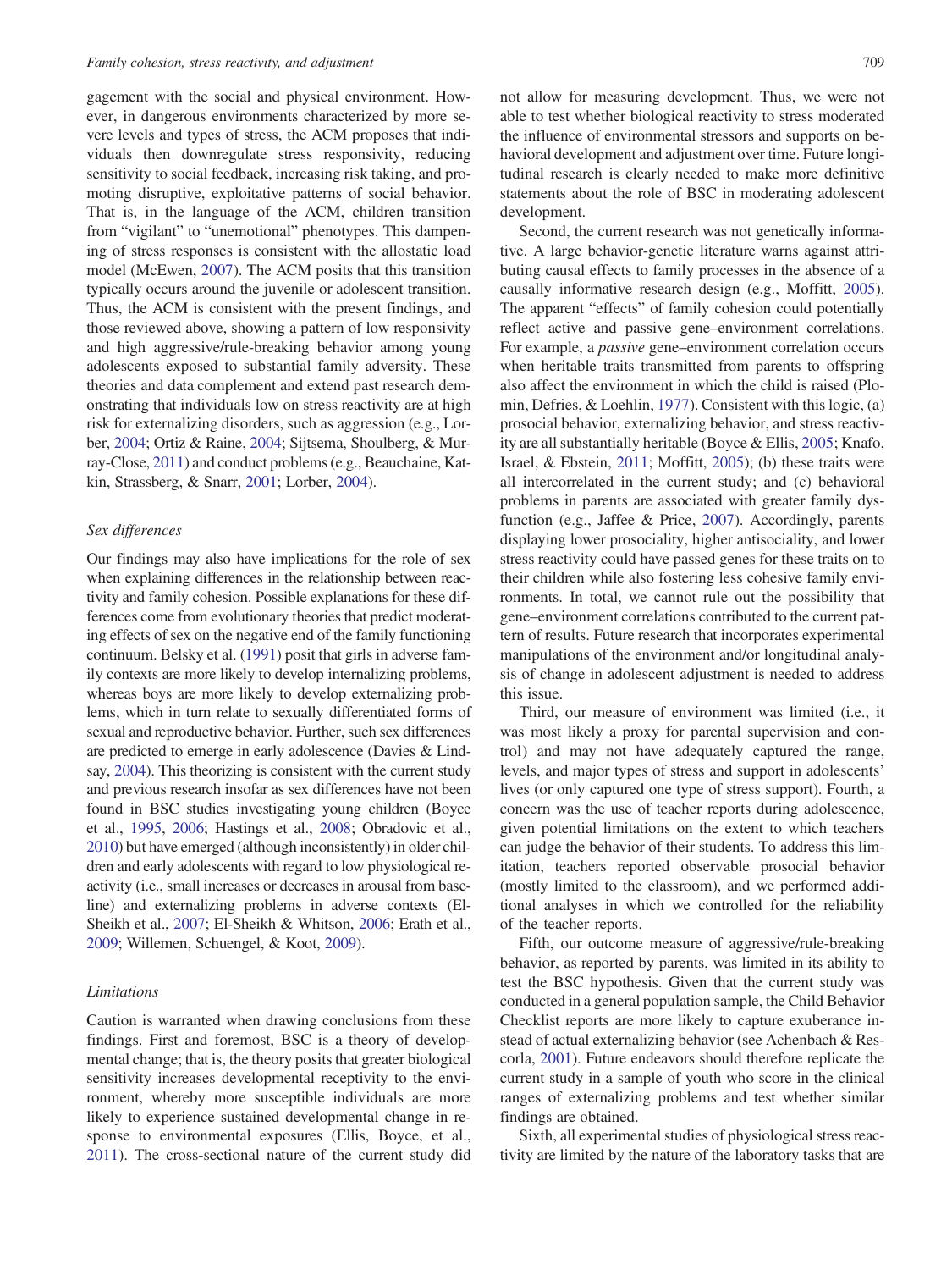used to activate the stress systems. Contradictory findings in the literature may be due to the different nature of challenge tasks (Obradovic et al., [2011\)](#page-13-0). Obradovic et al. ([2011\)](#page-13-0) made a distinction between cognitive and interpersonal challenges and showed that low reactivity to interpersonal tasks was related to more externalizing problems in families with high levels of marital conflict, whereas the opposite was true for cognitive challenges. This is consistent with the current study, where physiological reactivity to an interpersonal challenge was assessed.

Seventh, our results may be limited by the index of stress reactivity. Using heart rate reactivity, we were unable to distinguish between effects related to either parasympathetic or sympathetic activity of the nervous system. It could be that focusing on more specific measures of autonomic reactivity would yield different results, because patterns of SNS and PNS activation are associated with different vulnerabilities and behavioral dispositions (e.g., impulsivity versus emotion regulation; reviewed in Del Giudice et al., [2011\)](#page-12-0). Nevertheless, empirical evidence is far from conclusive with respect to different relations between adversity and various indices of autonomic activity.

Eighth and finally, because of the small amounts of variance accounted for by the interaction terms, caution is warranted in interpreting the current moderating effects of heart rate reactivity. However, higher order interactions are difficult to detect. As a result, ranges of explained variance from 1.6% to 1.8% are not uncommon even in large field studies such as the TRAILS study (e.g., Jaccard & Wan, [1995](#page-13-0); McClelland & Judd, [1993](#page-13-0)).

#### Strengths

Despite the aforementioned limitations, there are also a number of methodological strengths to the current study. We were able to test the BSC hypothesis in a large, representative, community-based sample of adolescents. The large sample size afforded sufficient power to test for three-way interactions, which enabled us to detect the moderating effects of sex. Another strength was the laboratory-based stress reactivity protocol. In addition to the relative ease of collecting heart rate data, our public speaking task was executed while following a protocol to ensure that the stress experience was standardized for all participants. The protocol was successful in eliciting substantial change in heart rate from baseline. Nevertheless, as suggested by Obradovic et al. [\(2011\)](#page-13-0), researchers should consider that physiological reactivity to stress is highly dependent upon context; different challenges reflecting social, emotional, cognitive, and physical stressors should be assessed and analyzed in future studies. Finally, the current research benefited from multiple data sources. We used teacher reports and parent reports to assess adolescent behavioral outcomes. Although there is some overlap between teacher reports, parent reports, and self-reports, there is also a high discrepancy in reporting between these different raters (Noordhof, Oldehinkel, Verhulst, & Ormel, [2008\)](#page-13-0). Nonetheless, to avoid overreliance on one informant and shared-method biases, we used different informants and experimental measures (i.e., a public speaking task).

# Future research

A key direction for future research involves determining the extent to which BSC varies within and/or across individuals over time. Research needs to address whether those who are most and least malleable in response to the environment (or particular features of the environment) early in childhood remain so later in childhood and adolescence. The ACM suggests that neurobiological susceptibility to the environment will change over time, increasing then decreasing, under conditions of severe stress. Environmentally informative studies are also needed to address potential gene–environment correlations. Compelling experimental evidence of environmental effects being moderated by BSC remains limited (but see Quas et al., [2004\)](#page-13-0). Experimental examination of differential susceptibility by means of intervention affords a solid basis for causal inference. Specifically, experimental designs where the environment is an intervention or control condition to which participants are randomly assigned overcome some of the limitations of correlational studies of  $Person \times Environment$ ment interactions and allow for strong conclusions about the direction of effects.

Future research could also investigate whether blunted physiological reactivity puts children and adolescents on continuing pathways of maladjustment (in terms of conventional mental health outcomes). Because aggressive/rule-breaking behavior is predominantly limited to adolescence (Agnew, [2003](#page-12-0); Moffitt, [1993\)](#page-13-0), the interactions found in the current study may be temporary. Nonetheless, there is a small but significant group that persists in displaying aggressive/rulebreaking behaviors, and it would be important to see to what extent this depends on interactions between growing up in adverse contexts and low physiological reactivity.

In summary, our downstream measure of physiological reactivity, which was the change in heart rate in response to social–evaluative challenge, did not operate as a mechanism of heightened susceptibility to family context in our sample of adolescents. This raises important questions about the nature of BSC in adolescence and its development over time. Our data were most consistent with heightened stress reactivity operating as a protective rather than a susceptibility factor, suggesting a dual-risk model or possible gene–environment correlations. Future research needs to carefully consider the role of both heightened and blunted stress reactivity in moderating the effects of environmental context on adolescent adjustment. What is critically needed is a more nuanced understanding of the functions of stress reactivity in the second decade of life. Such an understanding could help to predict, and ultimately explain, how different adolescents adapt to both stressful and supportive environmental conditions.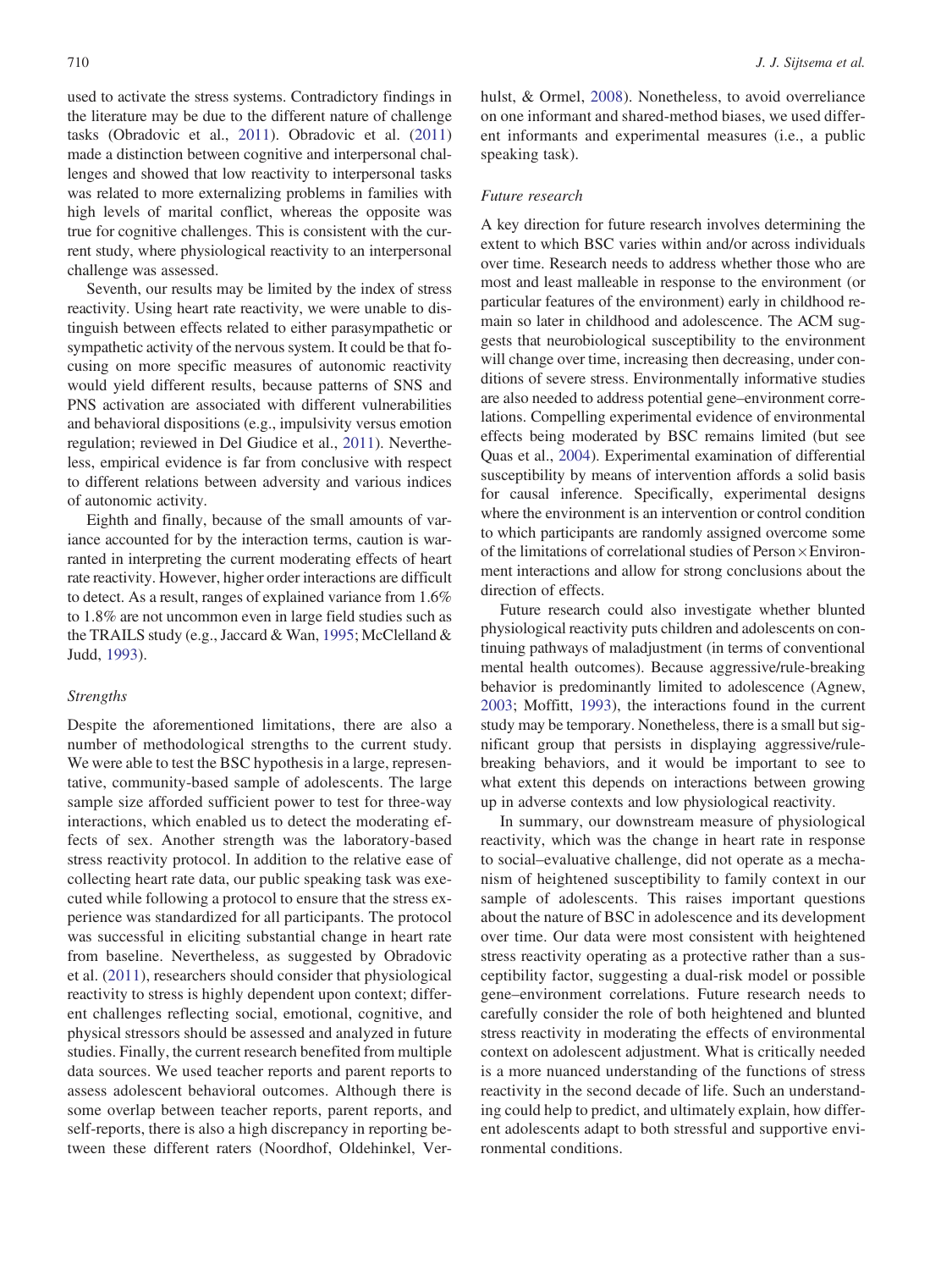#### <span id="page-12-0"></span>References

- Achenbach, T. M., & Rescorla, L. A. (2001). Manual for the ASEBA schoolage forms and profiles. Burlington, VT: University of Vermont, Research Center for Children, Youth, and Families.
- Agnew, R. (2003). An integrated theory of the adolescent peak in offending. Youth & Society, 34, 263-299.
- Aguinis, H. (1995). Statistical power problems with moderated multiple-regression in management research. Journal of Management, 21, 1141–1158.
- Aiken, L. S., & West, S. G. (1991). Multiple regression: Testing and interpreting interactions. London: Sage.
- AlAbsi, M., Bongard, S., Buchanan, T., Pincomb, G. A., Licinio, J., & Lovallo, W. R. (1997). Cardiovascular and neuroendocrine adjustment to public speaking and mental arithmetic stressors. Psychophysiology, 34, 266–275.
- Beauchaine, T. P. (2001). Vagal tone, development, and Gray's motivational theory: Toward an integrated model of autonomic nervous system functioning in psychopathology. Development and Psychopathology, 13, 183–214.
- Beauchaine, T. P., Katkin, E. S., Strassberg, Z., & Snarr, J. (2001). Disinhibitory psychopathology in male adolescents: Discriminating conduct disorder from attention-deficit/hyperactivity disorder through concurrent assessment of multiple autonomic states. Journal of Abnormal Psychology, 110, 610–624.
- Belsky, J. (1997a). Variation in susceptibility to rearing influences: An evolutionary argument. Psychological Inquiry, 8, 182–186.
- Belsky, J. (1997b). Theory testing, effect-size evaluation, and differential susceptibility to rearing influence: The case of mothering and attachment. Child Development, 68, 598–600.
- Belsky, J., Steinberg, L., & Draper, P. (1991). Childhood experience, interpersonal development, and reproductive strategy—An evolutionary-theory of socialization. Child Development, 62, 647–670.
- Benschop, R. J., Geenen, R., Mills, P. J., Naliboff, B. D., Kiecolt-Glaser, J. K., Herbert, T. B., et al. (1998). Cardiovascular and immune responses to acute psychological stress in young and old women: A meta-analysis. Psychosomatic Medicine, 60, 290–296.
- Bosch, J. A., Berntson, G. G., Cacciopo, J. T., Dhabar, F. S., & Marucha, P. T. (2003). Acute stress evokes selective mobilization of T cells that differ in chemokine receptor expression: A potential pathway linking immunologic reactivity to cardiovascular disease. Brain Behavior and Immunity, 17, 251–259.
- Bouma, E. M. C., Riese, H., Ormel, J., Verhulst, F. C., & Oldehinkel, A. J. (2009). Adolescents' cortisol responses to awakening and social stress; effects of gender, menstrual phase and oral contraceptives: The TRAILS study. Psychoneuroendocrinology, 34, 884–893.
- Boyce, W. T., Chesney, M., Alkon, A., Tschann, J. M., Adams, S., Chesterman, B., et al. (1995). Psychobiologic reactivity to stress and childhood respiratory illnesses—Results of 2 prospective studies. Psychosomatic Medicine, 57, 411–422.
- Boyce, W. T., & Ellis, B. J. (2005). Biological sensitivity to context: I. An evolutionary–developmental theory of the origins and functions of stress reactivity. Development and Psychopathology, 17, 271–301.
- Boyce, W. T., Essex, M. J., Alkon, A., Goldsmith, H. H., Kraemer, H. C., & Kupfer, D. J. (2006). Early father involvement moderates biobehavioral susceptibility to mental health problems in middle childhood. Journal of the American Academy of Child & Adolescent Psychiatry, 45, 1510– 1520.
- Bubier, J. L., Drabick, D. A. G., & Breiner, T. (2009). Autonomic functioning moderates the relations between contextual factors and externalizing behaviors among inner-city children. Journal of Family Psychology, 23, 500–510.
- Calkins, S. D., & Keane, S. P. (2009). Developmental origins of early antisocial behavior. Development and Psychopathology, 21, 1095–1109.
- Crawford, C. B., & Anderson, J. L. (1989). Sociobiology—An environmentalist discipline. American Psychologist, 44, 1449–1459.
- Davies, P. T., Cummings, E. M., & Winter, M. A. (2004). Pathways between profiles of family functioning, child security in the interparental subsystem, and child psychological problems. Development and Psychopathology, 16, 525–550.
- Davies, P. T., & Lindsay, L. L. (2004). Interparental conflict and adolescent adjustment: Why does gender moderate early adolescent vulnerability? Journal of Family Psychology, 18, 160–170.
- Degnan, K. A., Calkins, S. D., Keane, S. P., & Hill-Soderlund, A. L. (2008). Profiles of disruptive behavior across early childhood: Contributions of

frustration reactivity, physiological regulation, and maternal behavior. Child Development, 79, 1357–1376.

- Del Giudice, M., Ellis, B. J., & Shirtcliff, E. A. (2011). The adaptive calibration model of stress responsivity. Neuroscience & Biobehavioral Reviews, 35, 1562–1592.
- De Winter, A., Oldehinkel, A. J., Veenstra, R., Brunnekreef, J. A., Verhulst, F. C., & Ormel, J. (2005). Evaluation of non-response bias in mental health determinants and outcomes in a large sample of pre-adolescents. European Journal of Epidemiology, 20, 173–181.
- Dietrich, A., Riese, H., Sondeijker, F. E. P. L., Greaves-Lord, K., Van Roon, A. M., Ormel, J., et al. (2007). Externalizing and internalizing problems in relation to autonomic function: A population-based study in preadolescents. Journal of the American Academy of Child & Adolescent Psychiatry, 46, 378–386.
- Ellis, B. J., & Boyce, W. T. (2008). Biological sensitivity to context. Current Directions in Psychological Science, 17, 183–187.
- Ellis, B. J., Boyce, W. T., Belsky, J., Bakermans-Kranenburg, M. J., & van IJzendoorn, M. H. (2011). Differential susceptibility to the environment: An evolutionary–neurodevelopmental theory. Development and Psychopathology, 23, 7–28.
- Ellis, B. J., Del Giudice, M., Dishion, T. J. M., Figueredo, A. J., Gray, P., Griskevicius, V., et al. (2012). The evolutionary basis of risky adolescent behavior: Implications for science, policy, and practice. Developmental Psychology, 48, 598–623.
- Ellis, B. J., Shirtcliff, E. A., Boyce, W. T., Deardorff, J., & Essex, M. J. (2011). Quality of early family relationships and the timing and tempo of puberty: Effects depend on biological sensitivity to context. Development and Psychopathology, 23, 85–99.
- El-Sheikh, M. (2001). Parental drinking problems and children's adjustment: Vagal regulation and emotional reactivity as pathways and moderators of risk. Journal of Abnormal Psychology, 110, 499–515.
- El-Sheikh, M. (2005). The role of emotional responses and physiological reactivity in the marital conflict–child functioning link. Journal of Child Psychology and Psychiatry, 46, 1191–1199.
- El-Sheikh, M., Keiley, M., & Hinnant, J. B. (2010). Developmental trajectories of skin conductance level in middle childhood: Sex, race, and externalizing problems as predictors of growth. Biological Psychology, 83, 116–124.
- El-Sheikh, M., Keller, P. S., & Erath, S. A. (2007). Marital conflict and risk for child maladjustment over time: Skin conductance level reactivity as a vulnerability factor. Journal of Abnormal Child Psychology, 35, 715– 727.
- El-Sheikh, M., & Whitson, S. A. (2006). Longitudinal relations between marital conflict and child adjustment: Vagal regulation as a protective factor. Journal of Family Psychology, 20, 30–39.
- Epstein, N. B., Baldwin, L. M., & Bishop, D. S. (1983). The McMaster family assessment device. Journal of Marital and Family Therapy, 9, 171– 180.
- Erath, S. A., El-Sheikh, M., & Cummings, E. M. (2009). Harsh parenting and child externalizing behavior: Skin conductance level reactivity as a moderator. Child Development, 80, 578–592.
- Essex, M. J., Armstrong, J. M., Burk, L. R., Goldsmith, H. H., & Boyce, W. T. (2011). Biological sensitivity to context moderates the effects of the early teacher–child relationship on the development of mental health by adolescence. Development and Psychopathology, 23, 149–161.
- Evans, G. W., Kim, P., Ting, A. H., Tesher, H. B., & Shannis, D. (2007). Cumulative risk, maternal responsiveness, and allostatic load among young adolescents. Developmental Psychology, 43, 341–351.
- Frazier, P. A., Tix, A. P., & Barron, K. E. (2004). Testing moderator and mediator effects in counseling psychology research. Journal of Counseling Psychology, 51, 115–134.
- Gallup, A. C., O'Brien, D. T., & Wilson, D. S. (2011). Intrasexual peer aggression and dating behavior during adolescence: An evolutionary perspective. Aggressive Behavior, 37, 1–10.
- Gerard, J. M., & Buehler, C. (1999). Multiple risk factors in the family environment and youth problem behaviors. Journal of Marriage and the Family, 61, 343–361.
- Hastings, P. D., & De, I. (2008). Parasympathetic regulation and parental socialization of emotion: Biopsychosocial processes of adjustment in preschoolers. Social Development, 17, 211–238.
- Hastings, P. D., Sullivan, C., McShane, K. E., Utendale, W. T., Coplan, R. J., & Vyncke, J. D. (2008). Parental socialization, vagal regulation, and preschoolers' anxious difficulties: Direct mothers and moderated fathers. Child Development, 79, 45–64.